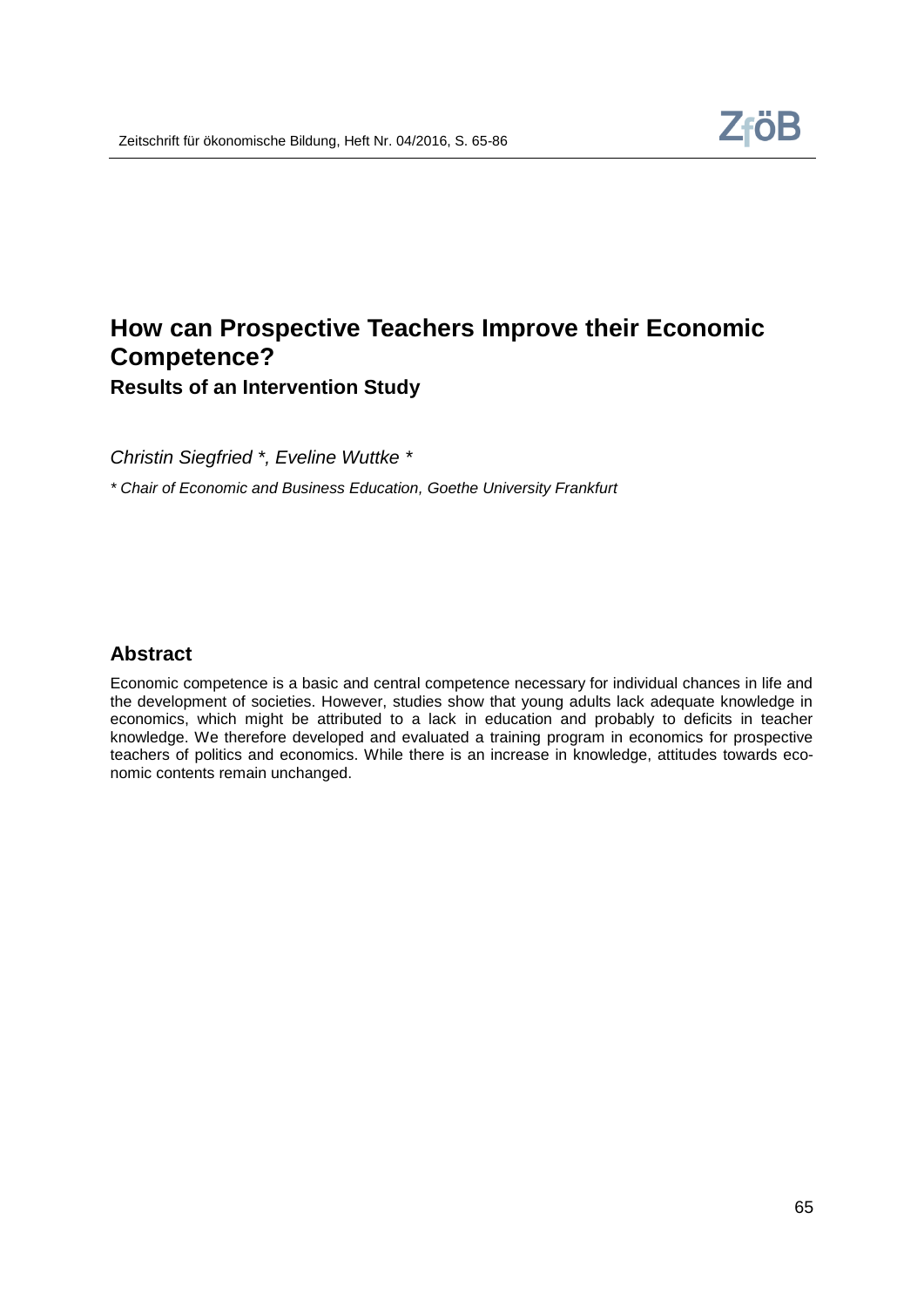# **1 Introduction**

Economic competence is considered as one of the basic and central competences necessary for individual chances in life as well as for the further development and growth of societies (e.g. Beinke 2004; Kaminski/Eggert 2008). However, various surveys have shown that particularly young adults seem to lack knowledge and to be especially prone to unfavourable economic decisions (e.g. Beck 1993; Walstad/Rebeck 2001; Hoidn/Kaminski 2006; Müller/Fürstenau/Witt 2007; Retzmann et al. 2012). Against this background, there is a growing consensus in scientific and policy discussions that the support of economic competence should become a core component of general education systems (Kaminski 2001; Beinke 2004; Dubs 2011; Retzmann et al. 2012). In accordance with this, a growing number of German federal states are adapting their school curricula and taking the development of economic competence or at least of basic economic knowledge into account nowadays.<sup>1</sup>

However, the implementation of economic contents in school curricula is not enough if teachers are not qualified accordingly. Since teachers' professional knowledge (as a central facet of competence) is identified as a crucial factor for successful teaching (Ball/Thames/ Phelps 2008; Hill/Ball/Schilling 2008) and moreover for student performance (Schober 1984; Weaver/Deaton/Reach 1987; Marlin 1991; Hill/Rowan/Ball 2005; Dills/ Placone 2008; Hattie 2009), the question can be raised whether teachers themselves have sufficient economic knowledge and competence to adequately support their students' learning processes in this topic. Some studies (e.g. Retzmann/Bank 2013) suggest that this is not always the case. The reason for these findings might be caused by differences in their learning opportunities. This assumption is supported by prior analyses (Siegfried, in press) which indicate that learning opportunities of prospective teachers vary substantially between German federal states and even between universities. The (partial) lack of learning opportunities and the resulting lack of knowledge is alarming since especially content knowledge (CK) but also pedagogical content knowledge (PCK) are main facets of teachers' domain-specific professional knowledge (Hill et al. 2005; Baumert/Kunter 2006). Against this background, we developed and implemented a training program for German teachers of politics and economics.

 $1$  Education in Germany is organised by each federal state individually. Therefore, differences in subjects and contents occur between the states. Regarding economics, these differences can be found as well. A recent development is found in the federal state of Baden-Wuerttemberg that just implemented a new subject "Economics" in 2016 (for further information see: [http://www.bildungsplaene](http://www.bildungsplaene-bw.de/site/bildungsplan/get/documents/lsbw/export-pdf/ALLG/GYM/WI/bildungsplan_ALLG_GYM_WI.pdf)[bw.de/site/bildungsplan/get/documents/lsbw/export-pdf/ALLG/GYM/WI/bildungsplan\\_ALLG\\_GYM\\_WI.pdf\)](http://www.bildungsplaene-bw.de/site/bildungsplan/get/documents/lsbw/export-pdf/ALLG/GYM/WI/bildungsplan_ALLG_GYM_WI.pdf). Our case study focuses on economics in general education in the federal state of Hesse.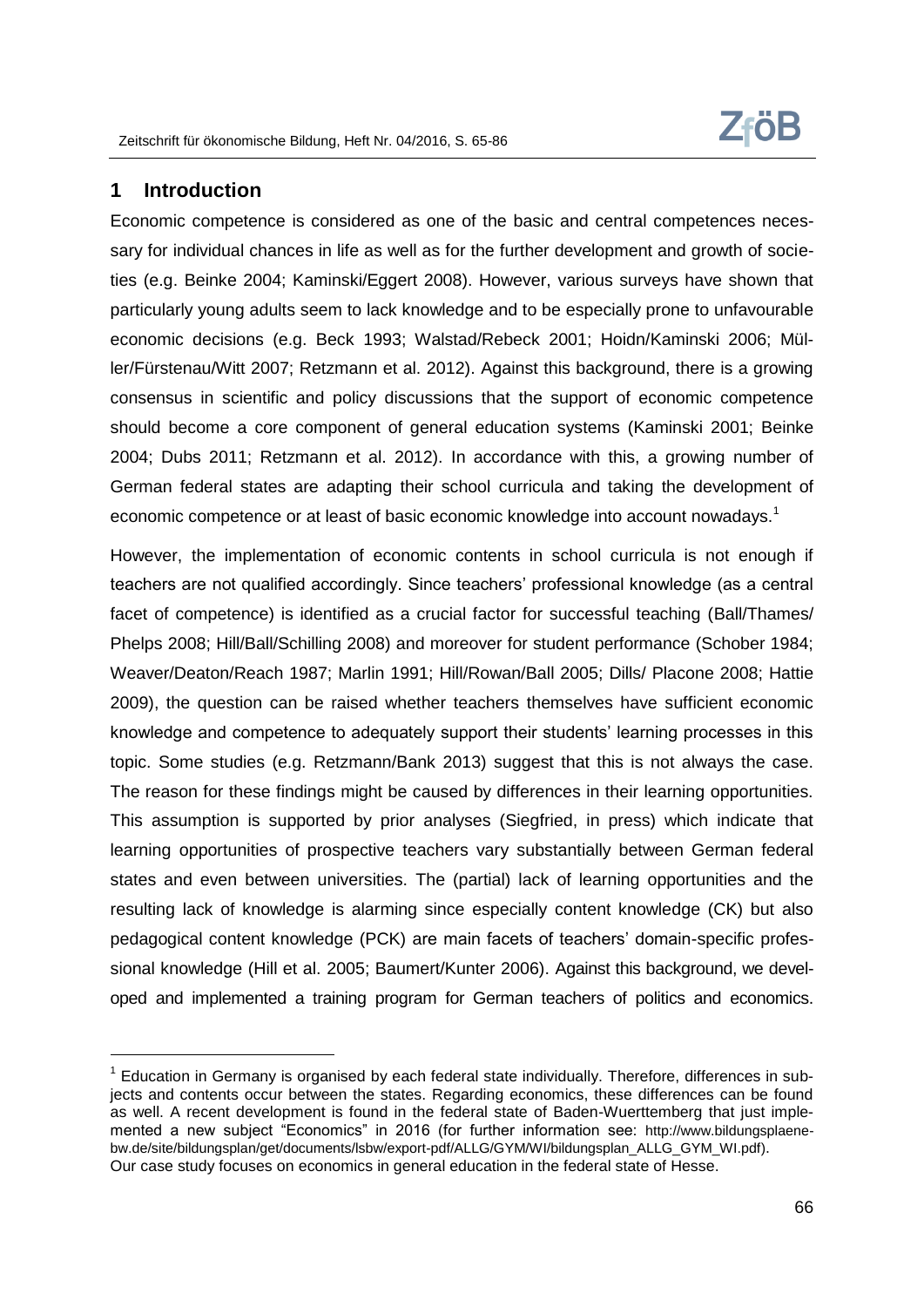The focus of the training was on economic knowledge and on attitudes toward economics, because these are crucial facets for the development of economic competence.

In the following section, we will briefly define the construct of economic competence (2.1) and substantiate the necessity of teachers' domain-specific professional competence (2.2). We will then describe the method of our study (section 3) and present results (section 4). The paper concludes with a discussion of the results and an outlook on further research (section 5).

### **2 Theoretical Framework**

#### **2.1 Economic Competence**

To date, there is no clear consensus on how economic competence should be defined and what dimensions and contents should be included (e.g. von der Aa 1924; Beck 1989; Salemi 2005; Tenfelde/Schlömer 2012; Schumann/Eberle 2014). In German-speaking countries, the conceptualisation of "ökonomische Bildung"<sup>2</sup> (Beck 1989) is a common construct. Beck criticizes the blurredness of many concepts in this domain (e.g. economic knowledge, economic competence, economic skills, economic literacy) that are sometimes used interchangeably despite different meanings and sometimes refer to nuanced differences in meaning (Beck 1989; Salemi 2005). In his approach, he analytically separates the construct of "ökonomische Bildung" into three necessary components: 1) economic knowledge and understanding, 2) economic attitudes, and 3) economy-related moral judgment (Beck, 1989). These components describe the coordinates of a three-dimensional space, which can be used to describe and measure positions or economic stances of "ökonomische Bildung" (Beck 1989). A tax evader, for example, has an excellent economic knowledge (component 1) and a high level of economic interest (component 2). Nevertheless, he cannot be described as being an economically educated citizen (high score in "ökonomische Bildung"), since he violates the norms of our society (low level of moral judgment, component 3). A citizen with a comprehensive economic education must therefore score high values along all three subscales (Beck 1989).

In the current discussion on competences in general, there is a tentative consensus on the facets of the competence construct. Following the well-established definition by Weinert

enties and the mannit control of the term and the series of the term and the "Ökonomische Bildung" or more precisely the term "Bildung" is a specific German construct and therefore difficult to translate. Bildung is a concept of education that is a lifelong process of human development, rather than the mere training of knowledge and skills.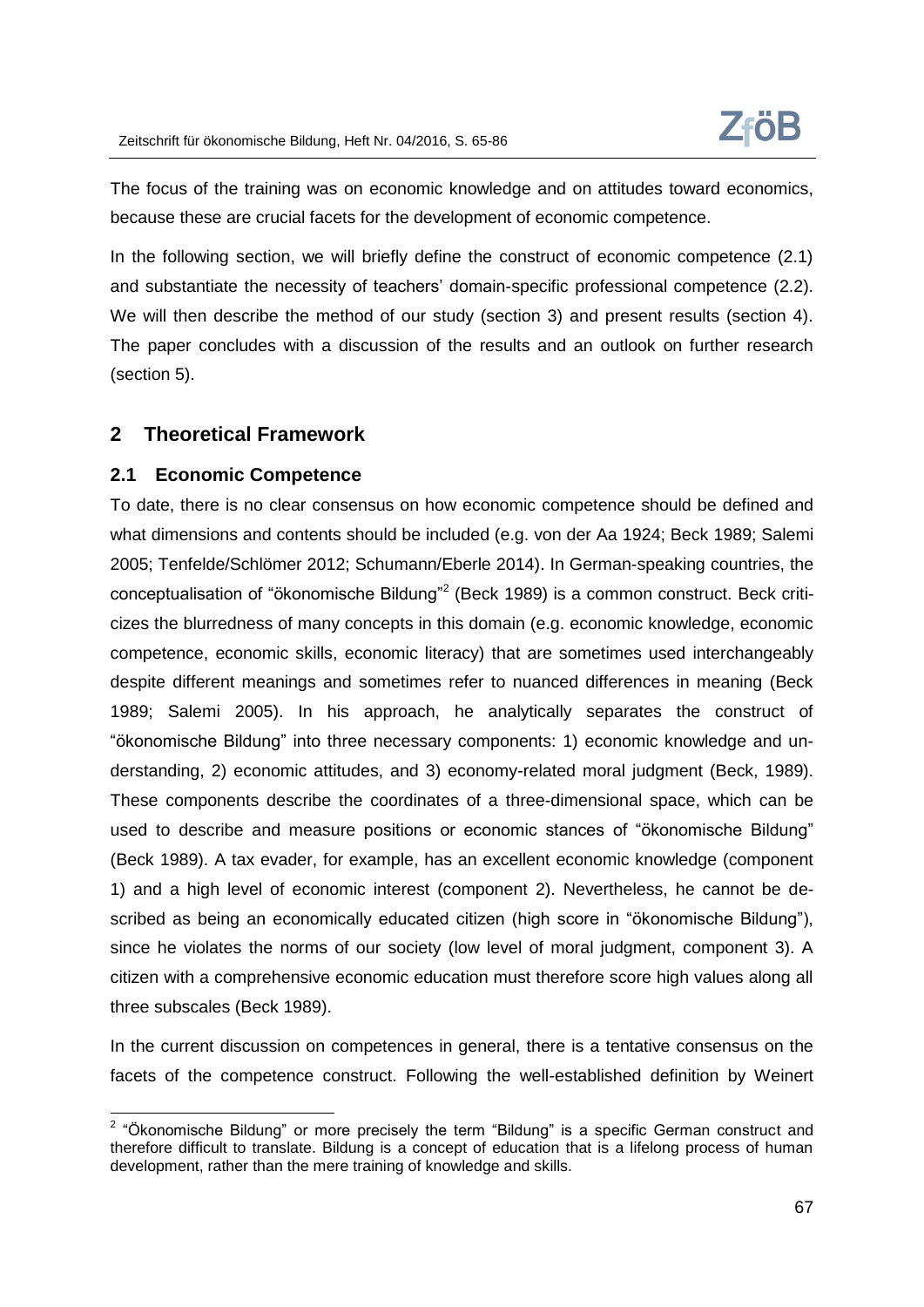(2001), this includes skills, knowledge, and motivational as well as volitional aspects. These facets are quite comparable to the concept of "ökonomische Bildung", since its dimensions of knowledge, attitudes and moral judgment are similar to the defined aspects of competence. Since the term "ökonomische Bildung" is unique to German-speaking countries, the term economic competence will be used in this study. Moral judgment – the facet that is lacking in Weinert's definition – could without doubt be added as a competence facet. Recent studies (e.g. Schumann/Eberle 2014) refer to the definition by Beck and confirm this "anatomy" of the term "ökonomische Bildung".

Against the background of this argumentation, economic competence is defined as the knowledge and ability to decide responsibly within different restrictions such as competition or scarce resources and personal constraints (Beck/Wuttke 2005).

# **2.2 Teachers' Domain-Specific Professional Knowledge as a central Facet of Teacher Competence**

Competence is more than knowledge. Following Chomsky (1965) competence is a bundle of latent, not directly observable dispositions that guide behaviour. These dispositions include non-cognitive factors such as attitudes and interests. Regarding teacher competence, most competence models include non-cognitive factors such as motivation or beliefs (e.g. Baumert/Kunter 2006). However, teacher knowledge (as part of teacher competence) can be seen as a central facet. Student performance is influenced by various factors such as student characteristics and class characteristics, but especially teachers' domain-specific professional knowledge is seen as a powerful factor (Marzano 2000; Campbell et al. 2004; Hill/Rowan/Ball 2005; Ball/Thames/Phelps 2008; Dill/Placone 2008; Hill/Ball/Schilling 2008; Hattie 2009; Lipowsky et al. 2009; Kunter et al. 2013).

In the discussion on teachers' professional knowledge the model of Shulman (1986) is common. It differentiates professional knowledge into three components, namely content knowledge (CK), pedagogical content knowledge (PCK) and pedagogical knowledge (PK). Especially CK and PCK play a core role in developing professional competence (Bromme 2001; Ball/Thames/Phelps 2008; Hill/Ball/Schilling 2008; Krauss et al. 2008; Zlatkin-Troitschanskaia/Förster/Kuhn 2013). Within these components, studies show that PCK is dependent on CK (Baumert/Kunter 2006; Kuhn et al. 2014; Bouley et al. 2015). CK is therefore a necessary but not sufficient requirement for teaching quality (Krauss et al. 2008; Neuweg 2010). Hence, only with a well-established basis of CK can teachers react, interact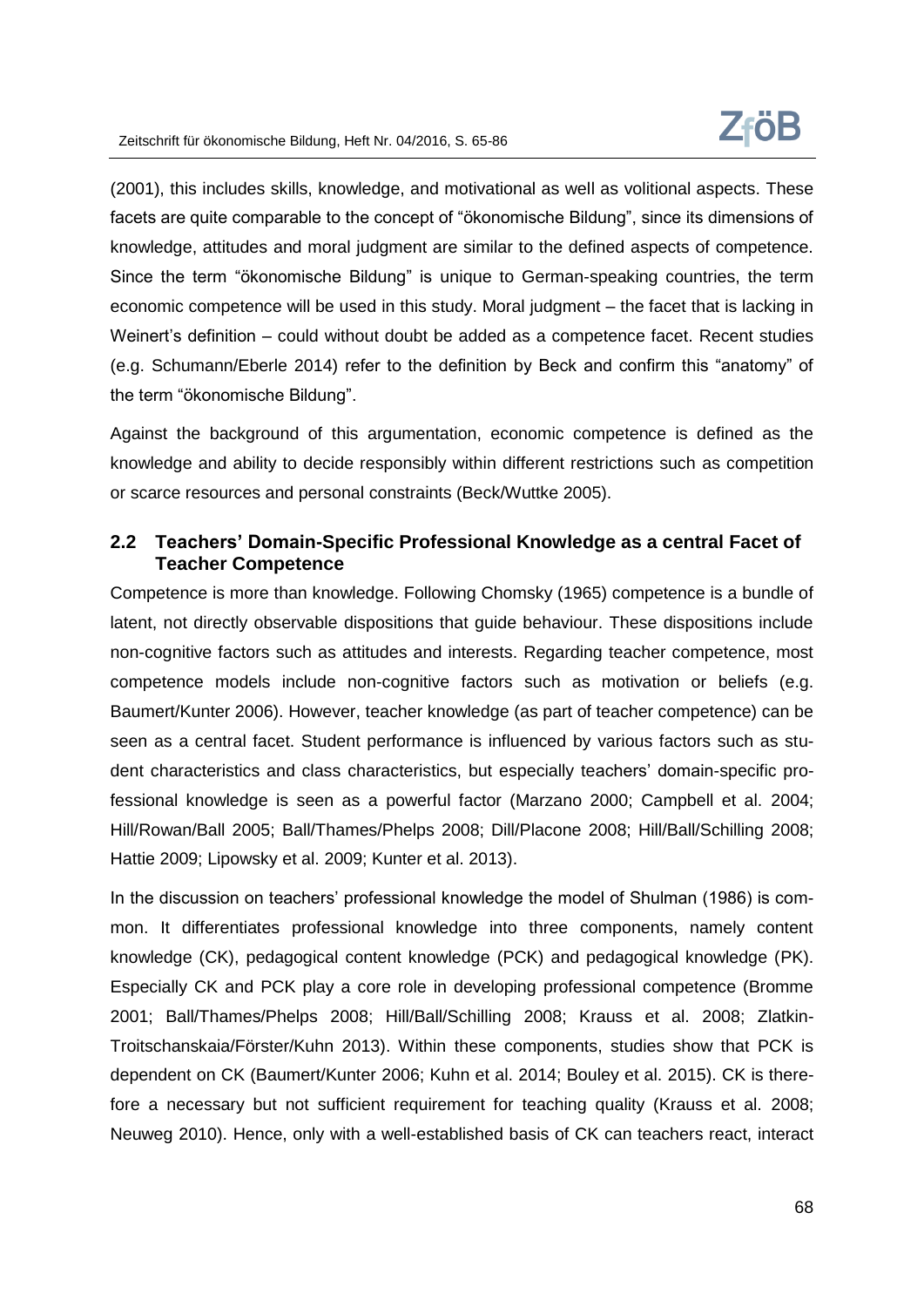and (in consequence) build up teaching quality and successfully support students' learning (Neuweg 2010).

Despite the theoretically claimed and empirically documented significance of CK (Halim/Meerah 2002; Thanheiser 2009; Neuweg 2014), various studies show that (prospective) teachers' CK in economics is rather low (Wuttke 2008; Retzmann/Bank 2013). When looking for possible reasons for knowledge deficits, curriculum analyses at various universities show that there are striking differences in learning opportunities between universities (ranging in the state of Hesse, for example, from no compulsory modules up to three compulsory modules). A comparison of university and school curricula also reveals a gap between teaching requirements (formulated in school curricula) and the academic education of future teachers (formulated in university curricula, Siegfried, in press).

### **2.3 Studies regarding the Development of Economic Competence of (prospective) Teachers**

In addition to the studies already mentioned above which show a rather low level of economic competence of (prospective) teachers at one measurement time (Allgood/Walstad 1999; Wuttke 2008; Retzmann/Bank 2013) some studies focus on competence development. Results show that participation in training regarding economics has a positive impact not only on the economic competence of these teachers but also on the competence of their students (Schober 1984; Weaver/Deaton/Reach 1987; Laney 1988; Marlin 1991; Allgood/Walstad 1999; Becker 2000; Dills/Placone 2008). Furthermore, Johnston and Olekalns (2002) found an improvement in students' attitudes towards macroeconomics by implementing a new learning strategy, which fosters a deep understanding, critical analyses, and problem solving within economics. These attitudes were more positive at the end of the semester and students rated the practical usefulness of the discipline higher. However, studies in Germany are rare and the results of American studies are only partly transferable to the German context due to the different qualification organisations and entry requirements within teacher education (Reinisch 2009). Nevertheless, studies generally show that an increase in learning opportunities can lead to an increase in (economic) knowledge and/or competence. Research concerning the effects of opportunities to learn on the development of teachers' domain-specific knowledge (CK and PCK) is currently growing but still scarce (Cochran-Smith, 2005; Kleickmann et al. 2013). With regard to the development of prospective teachers' CK and PCK, there is empirical evidence that CK, as well as PCK, improve during both phases of initial teacher training (e.g. Blömeke et al. 2008; Kleickmann et al. 2013; Schmelzing et al.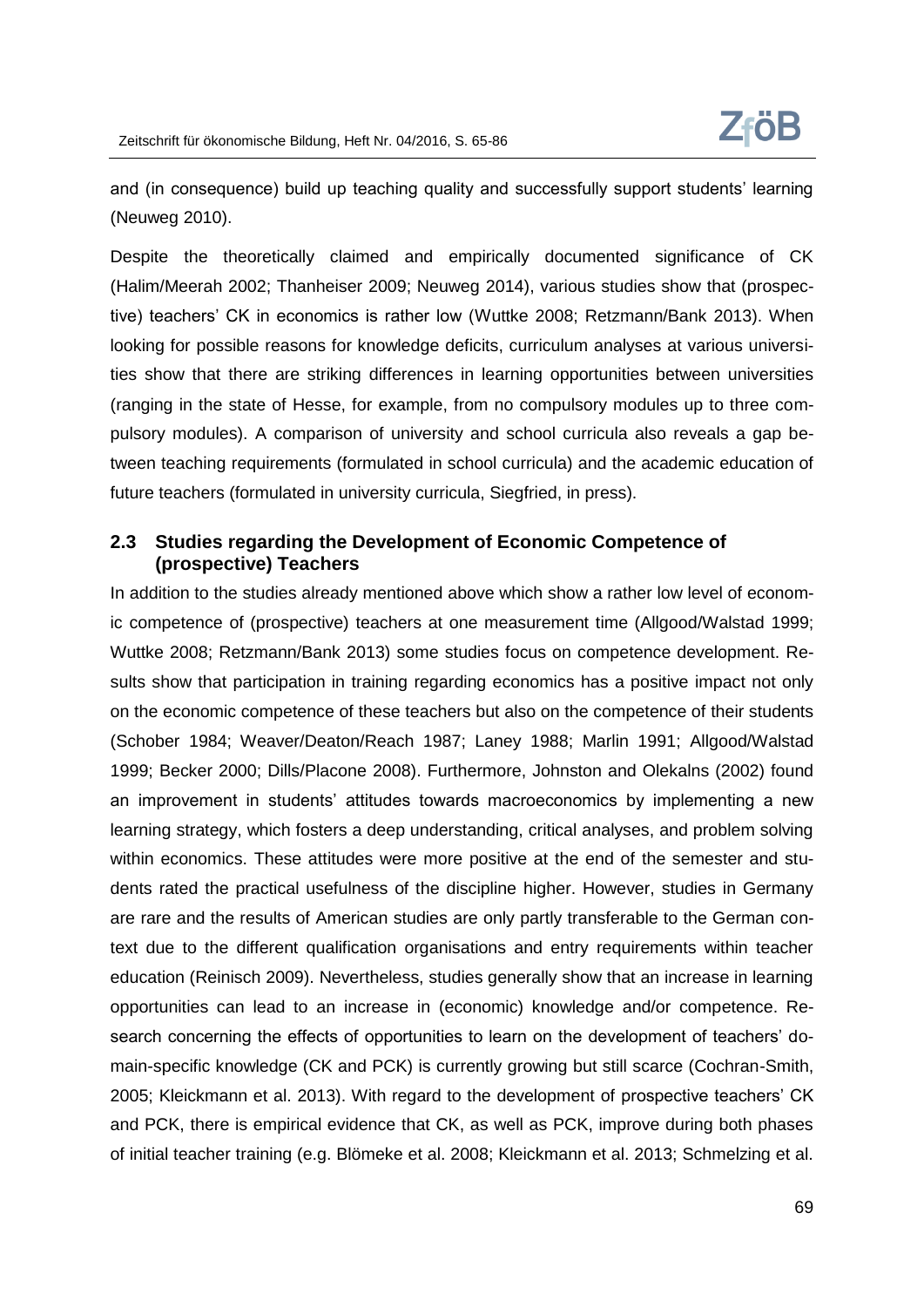2013, for an overview see Fritsch et al. 2015). These findings suggest that university-based lectures and seminars on content and content-related didactics have an impact on the development of prospective teachers' CK and PCK.

# **2.4 Research Question and Hypothesis**

Summarising the theoretical and empirical background and taking the rather low competence level of (prospective) teachers as well as their lack of learning opportunities into account, it seems promising to implement additional economics related learning opportunities for student teachers of politics and economics. These should, as a first step, support basic economic understanding (CK). As prospective teachers, these students should furthermore have the opportunity to acquire an adequate level of PCK (strategies to effectively handle economics related teaching situations) to be able to support their future students' learning processes. In this text, we focus on the development and evaluation of training in CK. The assumption is that central facets of economic competence, i.e. economic knowledge and attitudes, will increase in groups with more learning opportunities.

The Research Questions are:

- 1. Does economic knowledge increase in groups with more learning opportunities (compared to a control group)?
- 2. Is there a change in attitudes towards economic contents along with an increase in economic knowledge?

### **3 Method**

### **3.1 Research Design**

Based on curriculum analyses, we developed a teacher-training program adapted to the requirements of the school curriculum for the subject of politics and economics as it is taught in the federal state of Hesse (Siegfried, in press). The training aims to provide the necessary basics of economic knowledge (e.g. Armento 1987; Buckles 1987; Becker 2000) and to foster positive attitudes towards economics. It is organised as a regular optional seminar (Basic Economic Knowledge) at the Goethe-University in Frankfurt. The training that provided the data for this study comprised 14 sessions of 90 minutes each over a period of 14 weeks. The sessions covered testing, instructions and the presentation of economic teaching materials prepared by the participants at home in order to secure the transferability of the contents taught in the seminar into teaching lessons (see Table 1).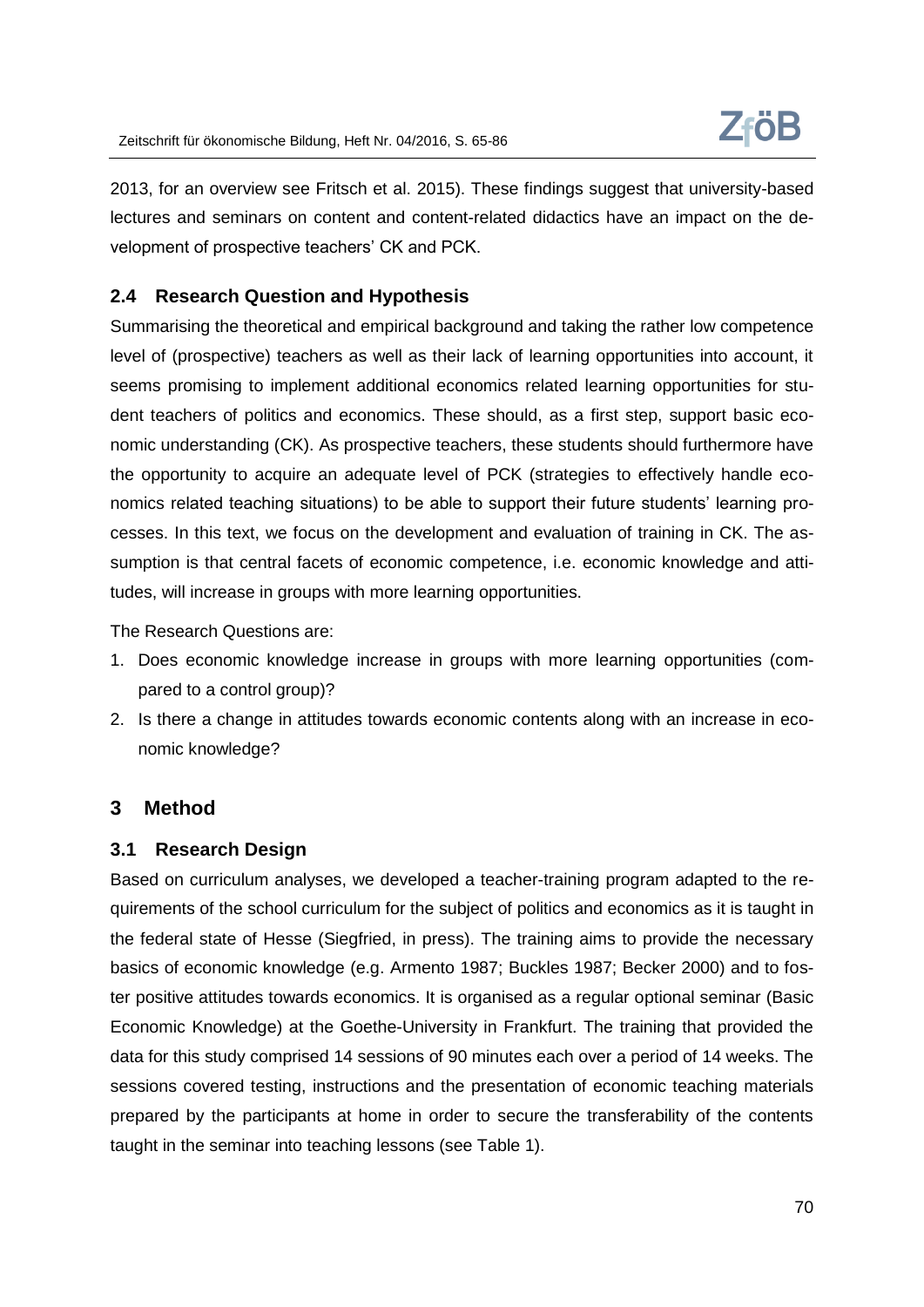

| <b>SESSION</b> | <b>CONTENT</b>                                                                                                                                                                                                                |
|----------------|-------------------------------------------------------------------------------------------------------------------------------------------------------------------------------------------------------------------------------|
| 1              | Kick-off and Presentation of the Concept: Curriculum Analysis with topic<br>selection by the students                                                                                                                         |
| $\mathbf{2}$   | <b>Pre-Test</b>                                                                                                                                                                                                               |
| 3              | <b>Basic Concepts and Social Market Economy</b><br>Description and explanation of central terms in economics                                                                                                                  |
|                | $\rightarrow$ economic principle, types of goods, shortages, efficiency, productivity, scarcity,<br>opportunity costs                                                                                                         |
|                | What is the social market economy? What are the objectives of the social market<br>economy?                                                                                                                                   |
| 4              | <b>Economic Cycle (Household)</b><br>Needs and demand, individual demands, total demand (fundamentals of action),<br>demand elasticity                                                                                        |
| 5              | <b>Economic Cycle (Companies)</b><br>What is supply? How does supply arise and develop? What factors determine supply?<br>$\rightarrow$ form of organisations, market forms, business processes, price development            |
| 6              | <b>Economic Cycle (Interaction of Supply and Demand)</b><br>How do supply and demand interact? How does the interaction of supply and demand<br>create a market?<br>$\rightarrow$ labour market, goods market, capital market |
| $\overline{7}$ | <b>Economic Cycle (Government)</b><br>$\rightarrow$ welfare state, taxation, economic cycle, influence on the economy through actions<br>by the government                                                                    |
| 8              | <b>Cash Flow EU (Monetary Policy) and Globalisation</b><br>$\rightarrow$ import, export, deflation, inflation, monetary circulation in the economic cycle, M1,<br>M2, M3, monetary policy, global finance                     |
| 9              | <b>Environmental Policy</b><br>$\rightarrow$ Instruments of environmental policy, environmental sustainability                                                                                                                |
|                | <b>Business Ethics</b><br>$\rightarrow$ utilitarianism, deontologism, morality, egoism and altruism, ultimatum game,<br>dilemmas in the economy                                                                               |
| 10             | <b>Presentation of Economic Teaching Materials</b>                                                                                                                                                                            |
| 11             | <b>Presentation of Economic Teaching Materials</b>                                                                                                                                                                            |
| 12             | <b>Presentation of Economic Teaching Materials</b>                                                                                                                                                                            |
| 13             | <b>Presentation of Economic Teaching Materials</b>                                                                                                                                                                            |
| 14             | Post-Test                                                                                                                                                                                                                     |

*Table 1: Economic contents taught in the teacher-training program "Basic Economic Knowledge"*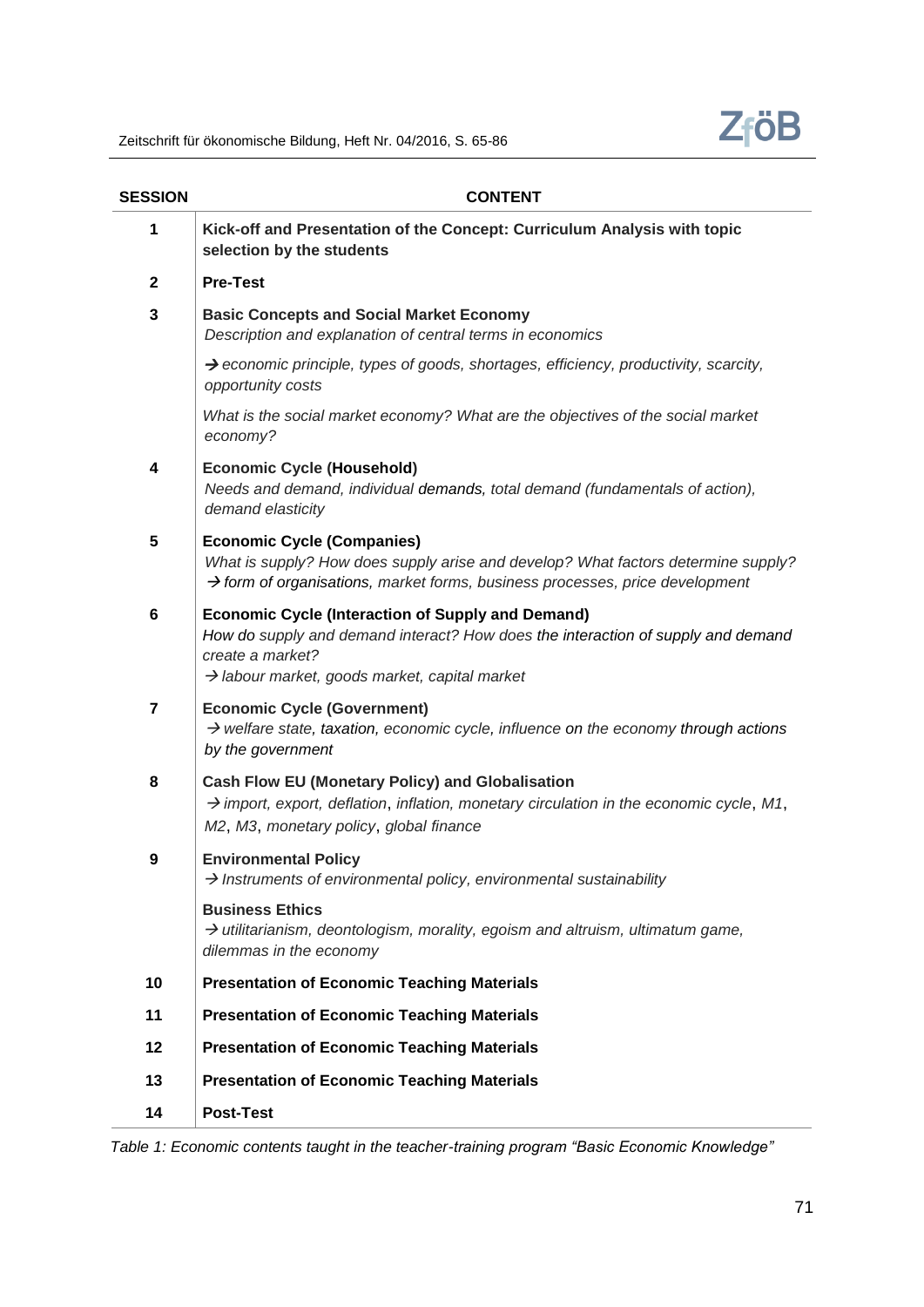

The training program was regularly announced in the course plan for student teachers studying the subject politics and economics. It contained a short overview of the contents of the program. Registration for the course was done online by the students in October 2014. This process was repeated in the following semester in April 2015. In order to show an increase in knowledge and a change in attitudes through the economic training program against other non-measurable external factors, the study was organised as an intervention study following a quasi-experimental design with an intervention group and a waiting control group. The intervention group consists of all students registered via the online system in both semesters who attended and participated voluntarily in the seminar (pre-test:  $N= 78$ , post-test:  $N= 66$ , match pre- and post-test:  $N = 61$ , whereas the control group consists of a randomised group of student teachers not registered for the training program (pre-test:  $N = 59$ , post-test:  $N = 41$ , match pre- and post-test: N= 38). Therefore, self-selection effects in the intervention group cannot be ruled out.

#### **3.2 Instruments**

To test the economic knowledge of student teachers and its potential improvement throughout the training, the intervention group and the control group were tested at the beginning and at the end of the seminar. To determine the effects of the training, it is essential to implement a quasi-experimental design and to use the same knowledge test twice (pre- and post-test; Rost 2005). Possible memory effects and a resulting improvement in the post-test have to be taken into consideration. In our study, they apparently play no major role, because results of the control group are practically the same in the pre- and post-test. Therefore, the potential improvement of the intervention group can be explained by the training, not by the memory effect. Furthermore, the students were pre-tested and post-tested with questionnaires measuring economic attitudes (see Table 2 for the instruments).

|                                        | ltems | Alpha<br>Pre-Test | Alpha<br>Post-Test | Author             |
|----------------------------------------|-------|-------------------|--------------------|--------------------|
| Test of Economic Literacy (TEL/WBT)    | 46    | 0.771             | 0.782              | Beck et al. 1989   |
| Attitudes Toward Economics (ATE)       | 14    | 0.828             | 0.911              | Soper/Walstad 1983 |
| Economic Attitude Sophistication (EAS) | 14    | 0.715             | 0.719              | Soper/Walstad 1983 |

*Table 2: Overview of the instruments*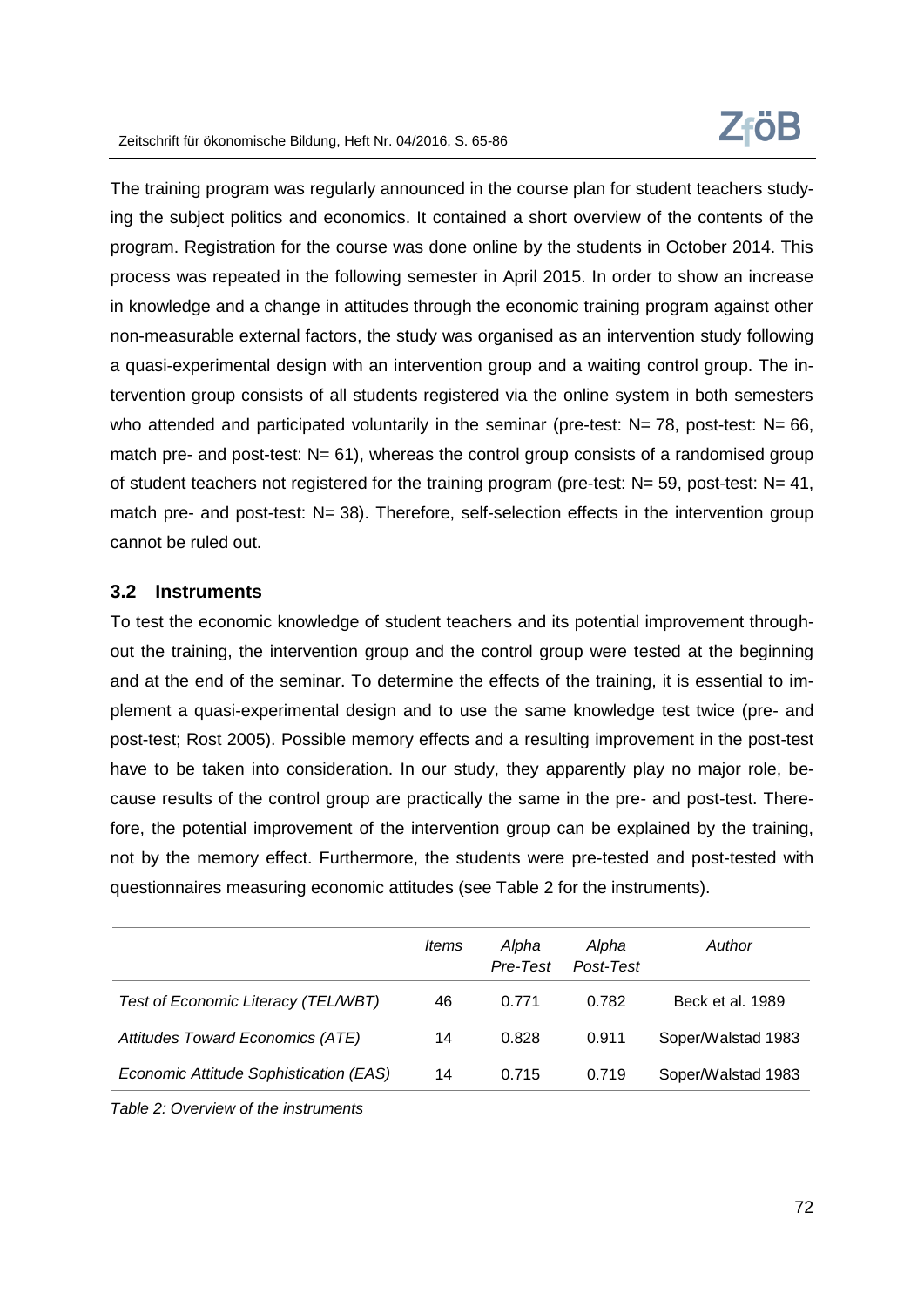

To measure the dimension "economic knowledge and understanding," items of the WBT (Wirtschaftskundlicher Bildungstest) (Beck et al. 1998), the German version of the TEL (Test of Economic Literacy; Soper/Walstad 1987), were used. The WBT consists of 46 multiple choice items with three distractors and one correct answer. Each correctly solved item scores one point, the maximum number of points to be achieved is 46. Items are assigned to four subscales representing four basic concepts of economic knowledge, namely fundamentals, microeconomics, macroeconomics, and international relations. $3$  The internal consistency is satisfactory (pre-test .771, post-test .782). Moreover, the WBT addresses topics that are consistent with what is required in general education curricula (Siegfried, in press). Therefore the test is well suited to answer research question one.

In order to analyse economic attitudes, the German versions of the ATE (Attitudes Toward Economics) and EAS (Economic Attitude Sophistication), both by Soper and Walstad (1983) and translated by Beck et al. (1998), were used. Whereas the ATE measures the engagement in economics as well as the engagement to address economics and economic contents (e.g. "I use economic concepts to analyse situations"), the EAS asks for agreement with concepts from economic theory (e.g. "governments should control the price of gasoline"). More precisely, the EAS measures to what extent students are in line with the current and widespread state of knowledge regarding economic concepts of economic professions (Soper/Walstad 1983, 6). Both instruments comprise 14 items, each of them using a 5-point Likert scale (1 = totally agree,  $5$  = totally disagree). The internal consistency of both tests is satisfactory to good (pre-test: ATE: alpha = 0.828; EAS: alpha = 0.715, post-test: ATE: alpha  $= 0.911$ , EAS: alpha  $= 0.719$ ).

Furthermore, the students answered several questions regarding their background characteristics such as gender, age, current semester at the university and possible experiences in economics within their academic or previous career in order to control possible effects of prior knowledge. Both groups were pre-tested and post-tested with these instruments.

### **3.3 Sample**

 $\overline{a}$ 

The participants were teacher students of politics and economics at Goethe University Frankfurt. Their median age is between 23 and 24 and they had attended on average one economic seminar before participating in the study. However, frequency distribution shows

 $3$  Furthermore, the items can be assigned to the knowledge taxonomy developed by Bloom (1956), which means in particular knowledge, comprehension, application, analysis, synthesis, and evaluation (with synthesis being omitted in the construction of the WBT; Beck et al. 1998, 18).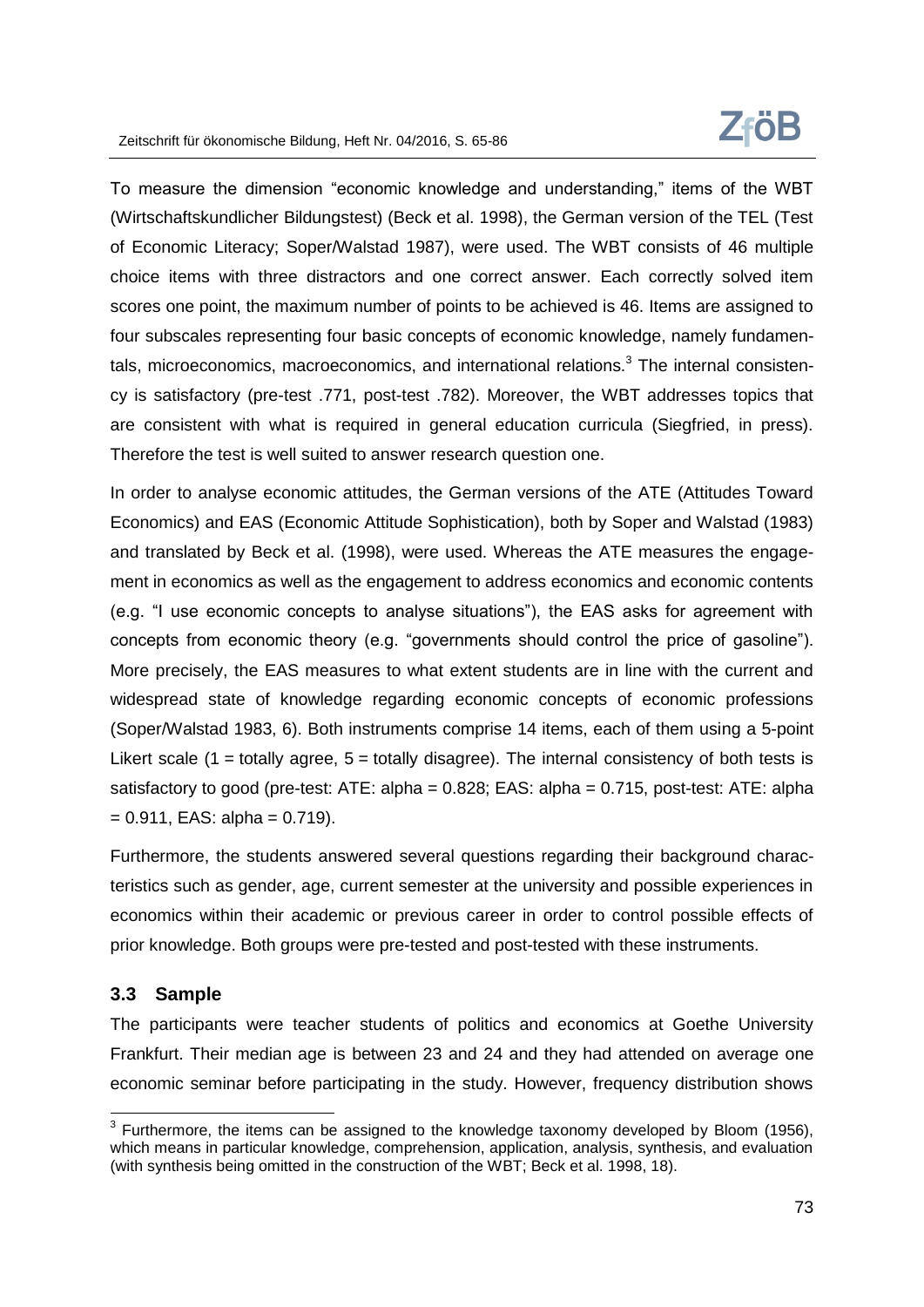that the majority of the participants in both groups had attended no economic seminar at all (intervention group: 0 seminars  $N = 30$ , 1 seminar  $N = 10$ , 2 seminars  $N = 11$ , 3 seminars  $N = 6$ , 4 seminars N = 1, 5 seminars N = 1, 9 seminars N = 1; without data N = 1; control group: 0 seminars N = 26, 1 seminar N = 4, 2 seminars N = 3, 3 seminars N = 1, 4 seminars  $N = 1$ , 5 seminars N = 1, 6 seminars N = 1, 9 seminars N = 1). Hence, possible effects due to prior knowledge do not play a major role. The participating student teachers were enrolled (on average) for the 4th semester, putting them in the second third of their study program. The gender distribution in both groups was nearly balanced; in both groups, however, females exceeded males with a percentage of 59 % and 63 % respectively (see Table 3).

| Group                     | Ν  | Female | Male | Age<br>(median) | Semester                    | <b>Attended Economic</b><br><b>Seminars</b> |
|---------------------------|----|--------|------|-----------------|-----------------------------|---------------------------------------------|
| <b>Intervention Group</b> | 61 | 36     | 24   | 23-24           | $M = 4.52$<br>$(SD = 2.46)$ | $M = 1.13$<br>$(SD = 1.61)$                 |
| (Waiting-) Control Group  | 38 | 24     | 13   | 23-24           | $M = 4.29$<br>$(SD = 2.7)$  | $M = 0.86$<br>$(SD = 1.9)$                  |
| Total                     | 99 | 60     | 37   | 23-24           | $M = 4.43$<br>$(SD = 2.54)$ | $M = 1.03$<br>(SD = 1.72)                   |

*Table 3: Overview of the characteristics of the sample*

# **4 Results of the Intervention**

The data was analysed with IBM SPSS Statistics 22. In a first step, the total score for the WBT was calculated for every participant. Items left blank were counted as wrong (Bühl  $2006$ <sup>4</sup>. Furthermore, each knowledge test was checked with respect to significant incompleteness. Participants who only answered items in one of the subscales or only answered the first question in each subscale were excluded. As a result, two tests had to be discarded, one from each group.

### *Economic knowledge:*

 $\overline{a}$ 

To determine the level of knowledge, the possible differences between the groups and the first indications regarding an improvement within the intervention group, the average WBT

 $4$  We are aware that there might be a bias in this procedure, because we cannot be completely sure if the participants did not know how to answer an item or were not motivated enough to answer all items.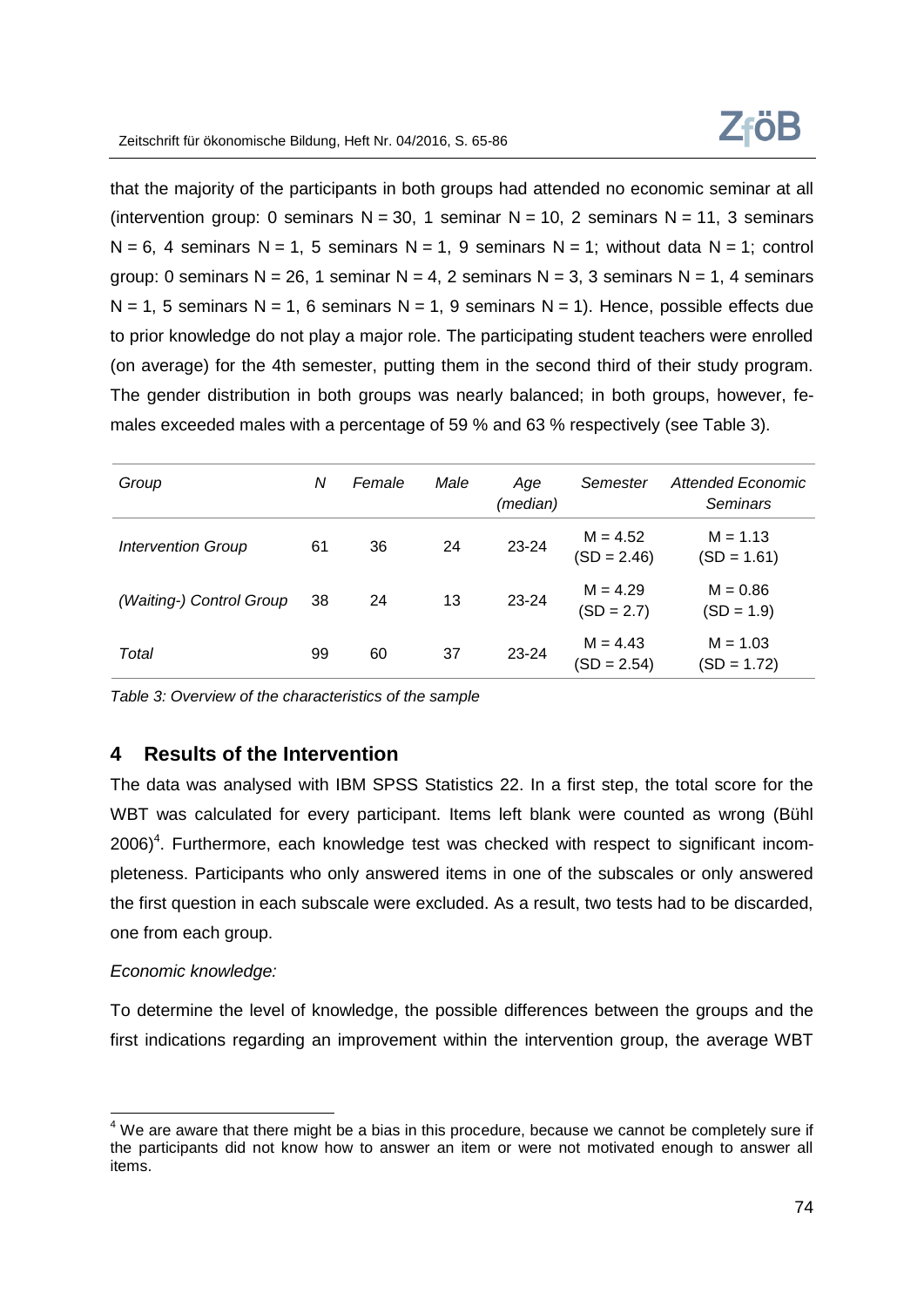

score for both groups and both measurements (pre and post) was calculated. Results are summarised in Table 4.

| Group                     |      | М     | SD   | Minimum | Maximum |
|---------------------------|------|-------|------|---------|---------|
|                           | Pre  | 26.05 | 6.49 | 9       | 41      |
| <b>Intervention Group</b> | Post | 28.59 | 5.69 | 12      | 40      |
|                           | Pre  | 22.29 | 6.24 | 13      | 38      |
| (Waiting-) Control Group  | Post | 21.34 | 6.88 | 9       | 36      |

*Table 4: Overview of pre- and post-test results in the WBT*

In order to assess the training's impact, an analysis of variance with repeated measurement was calculated. The results show a significant impact of the training with 14 % explained variance, which indicates a high effect (Sedlmeier/Renkewitz, 2008) (*interaction effect within subjects*:  $F(1,97) = 15.747$ ,  $p < .001$ ,  $\eta^2 = .140$ ; *between subjects*:  $F(1,97) = 20.288$ ,  $p$  < .001,  $\eta^2$  = .173) (see Figure 1).



*Figure 1: Change in economic knowledge between pre- and post-test*

Regarding the four subscales of the WBT, the results show that the overall significant improvement of the intervention group can be found in each of the content areas with an explained variance of about 5 % (*interaction effect within subjects* for fundamentals: *F* (1,97) = 5.449,  $p = 0.022$ ,  $\eta^2 = 0.053$ , microeconomics:  $F(1,97) = 4.855$ ,  $p = 0.03$ ,  $\eta^2 = 0.048$ ; macroeconomics:  $F(1,97) = 5.672$ ,  $p = .019$ ,  $\eta^2 = .055$ , international relations:  $F(1,98) = 5.647$ ,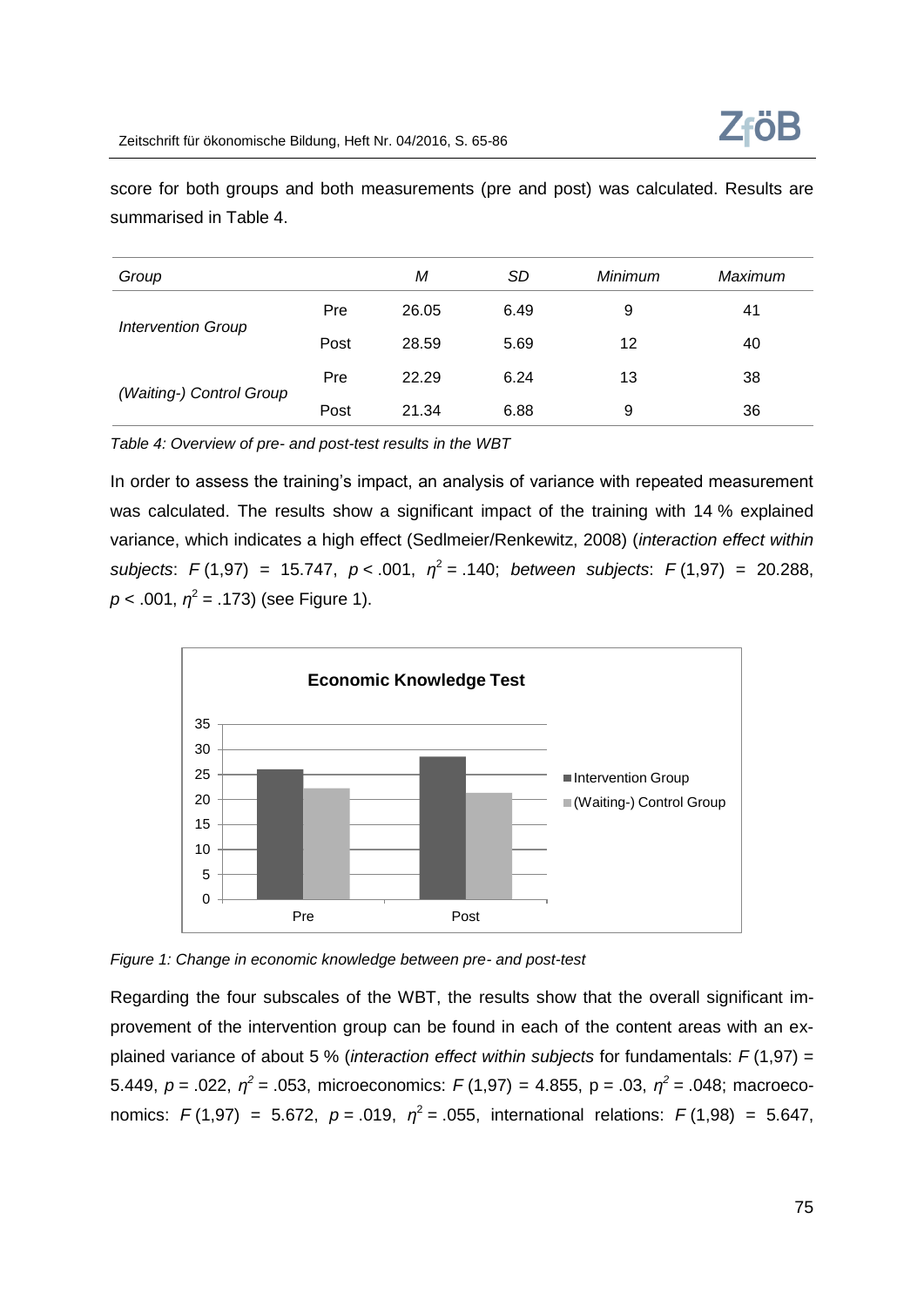

 $p = .019$ ,  $\eta^2 = .056$ ). The minimal decrease of the control group (pre-test 22.29, post-test 21.34) is not significant and can be considered as random fluctuation.

#### *Attitudes towards economics and economic attitude sophistication:*

Eight items in the ATE and two items in the EAS have to be reverse-coded (Soper/Walstad 1983), so that a maximum of five can be reached in each item. Regarding the ATE, a high score equals a high engagement in economics, whereas a high score in the EAS equals a high agreement with the views of economic experts.

Tables 5 and 6 present the average score as well as the standard deviation and the minimum and maximum score for the ATE and EAS for the intervention and the control group separately.

| Group                     |      | М    | SD  | Minimum | Maximum |
|---------------------------|------|------|-----|---------|---------|
|                           | Pre  | 3.64 | .56 | 2.21    | 4.79    |
| <b>Intervention Group</b> | Post | 3.71 | .61 | 2       | 4.71    |
|                           | Pre  | 3.43 | .61 | 2.29    | 1.86    |
| (Waiting-) Control Group  | Post | 3.35 | .69 | 5       | 4.71    |

*Table 5: Overview of the pre- and post-test results of the ATE*

| Group                     |      | М    | <b>SD</b> | Minimum | Maximum |
|---------------------------|------|------|-----------|---------|---------|
| <b>Intervention Group</b> | Pre  | 3.68 | .41       | 2.85    | 4.5     |
|                           | Post | 3.65 | .49       | 1.71    | 4.43    |
| (Waiting-) Control Group  | Pre  | 3.41 | .46       | 2.36    | 4.5     |
|                           | Post | 3.41 | .43       | 2.64    | 4.64    |

*Table 6: Overview of the pre- and post-test results of the EAS*

There is no statistically significant difference in attitudes towards economics based on the training (*interaction effect within subjects*:  $F(1,96) = 2.988$ ,  $p = .087$ ,  $\eta^2 = .03$ , see Figure 2; *between subjects*:  $F(1,96) = 5.657$ ,  $p = .019$ ,  $\eta^2 = .056$ ). Similar results have been found with economic attitude sophistication (*interaction effect within subjects*: *F* (1,95) = 0.227, *p* = .635, *η* 2 = .002; *between subjects*: F (1,95) = 11.807, *p* = .001, *η 2* = .111) (see also Figure 3).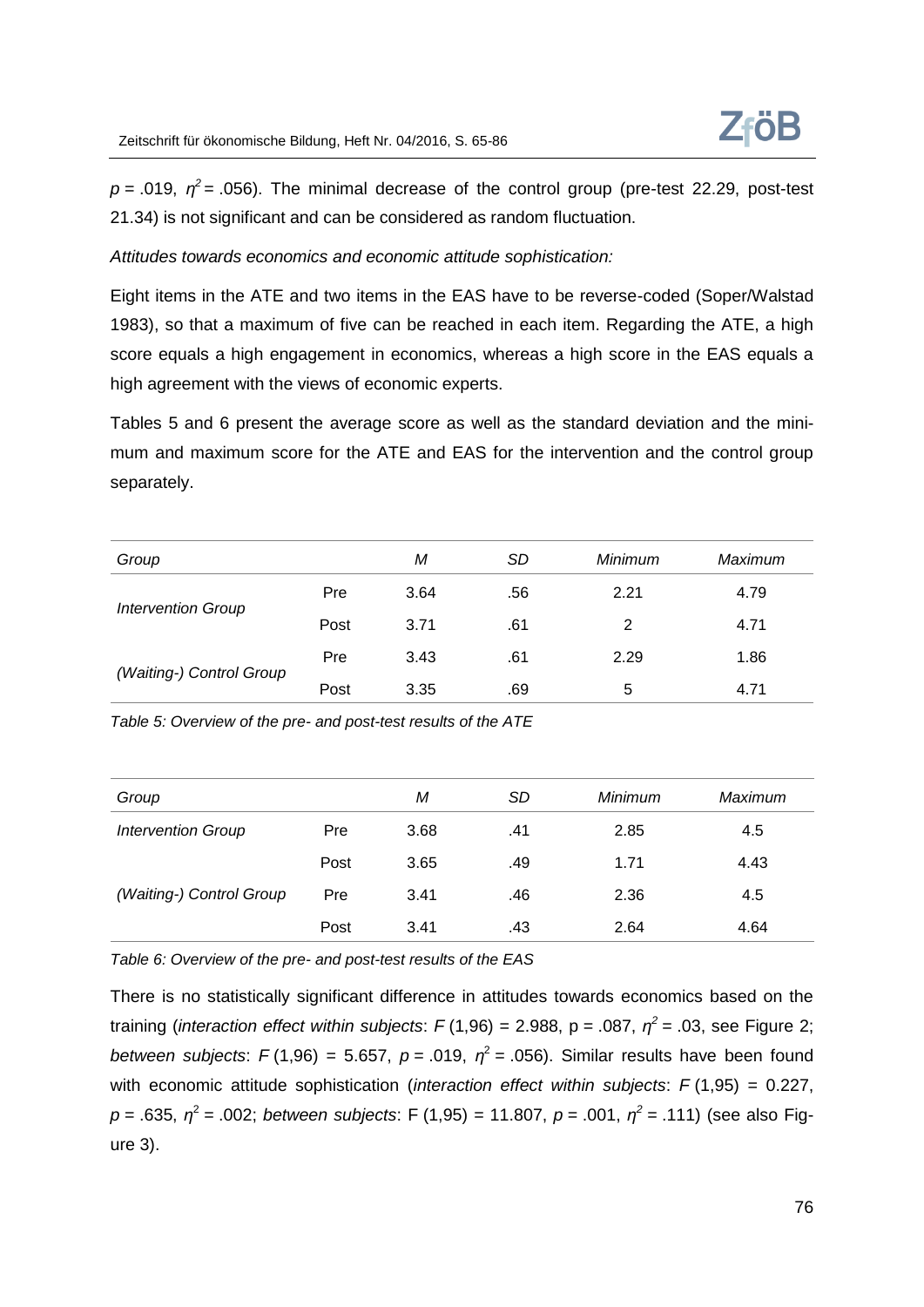

*Figure 2: Attitudes toward economics in pre- and post-test*





Several studies found background characteristics such as gender, age and attitudes towards economics to be important variables when estimating economic competence (McKenzie 1970; Dawson 1977; Lüdecke-Plümer/Sczesny 1998; Brückner et al. 2015). In a first step, we calculated correlations between these variables, which confirm that economic knowledge is significantly related to gender and age (see Table 7).

|                           | Gender  | Aae      | ATE<br><b>Pre-test</b> | ATE<br>Post-test  | EAS<br><b>Pre-test</b> | EAS<br>Post-test |
|---------------------------|---------|----------|------------------------|-------------------|------------------------|------------------|
| <b>WBT</b> Score Pre-test | $.260*$ | $275***$ | $.572^{11}$            | .516 <sup>2</sup> | .473                   | .453 ้           |
| WBT_Score_Post-test .228* |         | $.257*$  | $.464^{\circ}$         | .450              | .403 <sup>°</sup>      | $.454^{\circ}$   |

*Notes. \* Significant at the .05 level; \*\* Significant at the .01 level*

*Table 7: Correlation between the WBT, gender, age, ATE, and EAS*

**ZföB**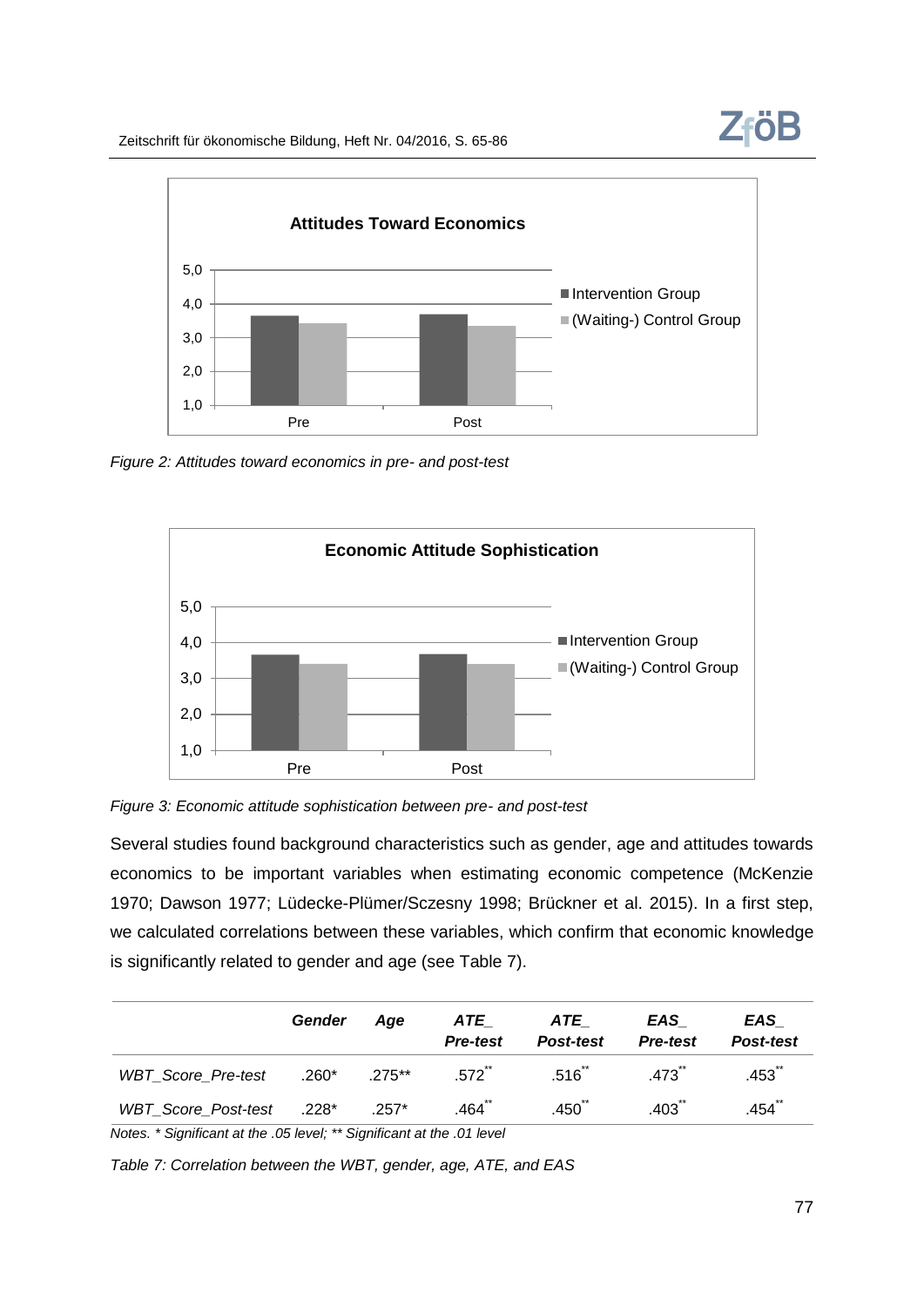

To allow deeper analyses and outline relevant independent variables (predictors) predicting economic knowledge, a regression analysis with a stepwise reduction of variables was used in a second step. Table 8 shows the results of three alternative models to predict economic knowledge. Including all variables in the model (model 1), it describes 37.7 % of variance. As expected based on the literature, the connection between economic knowledge and gender (*β* = -.127) shows that male students answer more questions correctly than female students do, however, the variable gender is not significant. On the other hand, age (*β* = .180), as well as ATE (*β* = .425) and EAS (*β* = .169), have a positive coefficient and play a significant role in predicting economic knowledge. Results shown in models 2 and 3 confirm that gender is not a predictor for economic knowledge and that the influence of age can be neglected in favour of attitudes (ATE and EAS). Thus, the aforementioned variables explain 37 % of variance of economic knowledge in model 3.

|                     |          | Model 1 (WBT) |        |           | Model 2 (WBT) |      |           | Model 3 (WBT) |      |
|---------------------|----------|---------------|--------|-----------|---------------|------|-----------|---------------|------|
| Predictor           | В        | SE B          | β      | B         | SE B          | β    | B         | SE B          | β    |
| Constant            | $-1.129$ | 5.154         |        | $-6.433$  | 4.518         |      | $-5.661$  | 4.425         |      |
| Gender              | $-1.677$ | 1.108         | $-127$ |           |               |      |           |               |      |
| Age                 | .726**   | .345          | .180   | $.684**$  | .344          | .167 |           |               |      |
| <b>ATE Pre-test</b> | 4.684*** | 1.076         | .425   | 4.776***  | 1.073         | .425 | 5.196***  | 1.053         | .468 |
| <b>EAS Pre-test</b> | $2.535*$ | 1.440         | .169   | $3.211**$ | 1.377         | .219 | $3.346**$ | 1.389         | .229 |
| $R^2$               |          | .377          |        |           | .372          |      |           | .370          |      |

*Notes. \* Significant at the .1 level, \*\* Significant at the .05 level; \*\*\* Significant at the .01 level*

*Table 8: Linear regression to predict economic knowledge*

In accordance with the literature, particularly economic knowledge and economic attitudes correlate positively (Paden/Moyer 1977; Ramsett et al. 1973; Soper/Walstad 1983; Beck 1989). Hence, by going into detail and to figure out to what extent this correlation between attitudes and knowledge effects the improvement in economic knowledge, a second regression analysis was calculated. The difference between the score in the economic knowledge pre-test and post-test was used as a dependent variable and ATE and EAS as independent variables and therefore as predictors for the improvement in economic knowledge (see Table 9).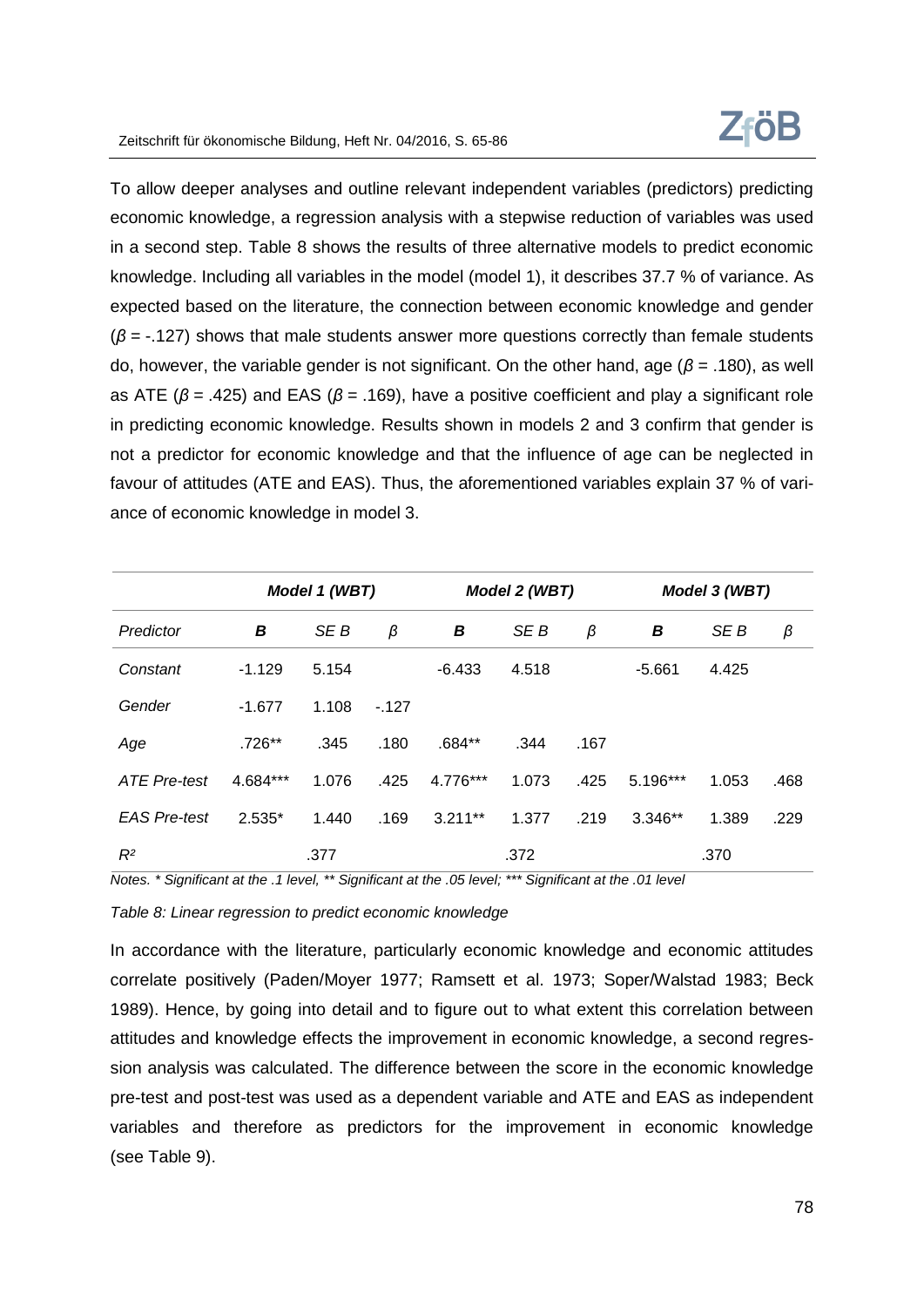| <b>Predictor</b>    | В        | SE B  | β      |
|---------------------|----------|-------|--------|
| Constant            | 3.918    | 3.595 |        |
| <b>ATE Pre-test</b> | $-1.016$ | .855  | $-142$ |
| <b>EAS Pre-test</b> | .180     | 1.129 | .019   |

*Table 9: Linear regression to predict changes in economic knowledge with R<sup>2</sup> = .018*

The coefficient of determination ( $R^2$  = .018) within this regression model demonstrates that the *improvement in knowledge* can be predicted by attitudes with only 1.8 %. Moreover, more positive attitudes towards economics seem to result in a lower improvement in knowledge (*β* = -.142) whereas higher attitude sophistication results in the opposite (*β* = -.019). This can be explained by the high correlation between the two components ATE and EAS, since the regression model is not able to separate both effects adequately. To sum up: economic attitudes are a significant predictor of economic knowledge but only with a small effect.

#### **5 Limitations, Interpretation and Conclusions**

As mentioned above, the training program was conducted in order to improve participants' economic competence, whereas the test and questionnaire only provide data for economic knowledge and attitudes. Nevertheless, the WBT cannot be answered with declarative knowledge alone but also requires procedural knowledge and an understanding of the issues presented within the items (Beck/Krumm/Dubs 1998). Hence, even if the training program "only" prepared for better results in this test, this could be interpreted as an increase in economic thinking and knowledge. As argued above, content knowledge is a central facet of teacher professional knowledge that can significantly influence student competence (e.g. Schober 1984; Allgood/Walstad 1999; Rivkin/Hanushek/Kain 2005; Hill/Rowan/Ball 2005; Goldhaber/Anthony 2007; Dills/Placone 2008).

Students in the intervention group increased their economic knowledge significantly compared to students in the control group. Nevertheless, it has to be considered that there already is a statistically significant difference in prior economic knowledge  $(t = 4.034, p = .00)$ , economic attitudes (t = 2.188,  $p = .031$ ), and attitude sophistication (t = 2.744,  $p = .007$ ) in favour of the intervention group. As participation in the seminar or training is voluntary, only student teachers interested in economics might have attended. This might have influenced the results, since interest is known to influence learning processes and learning results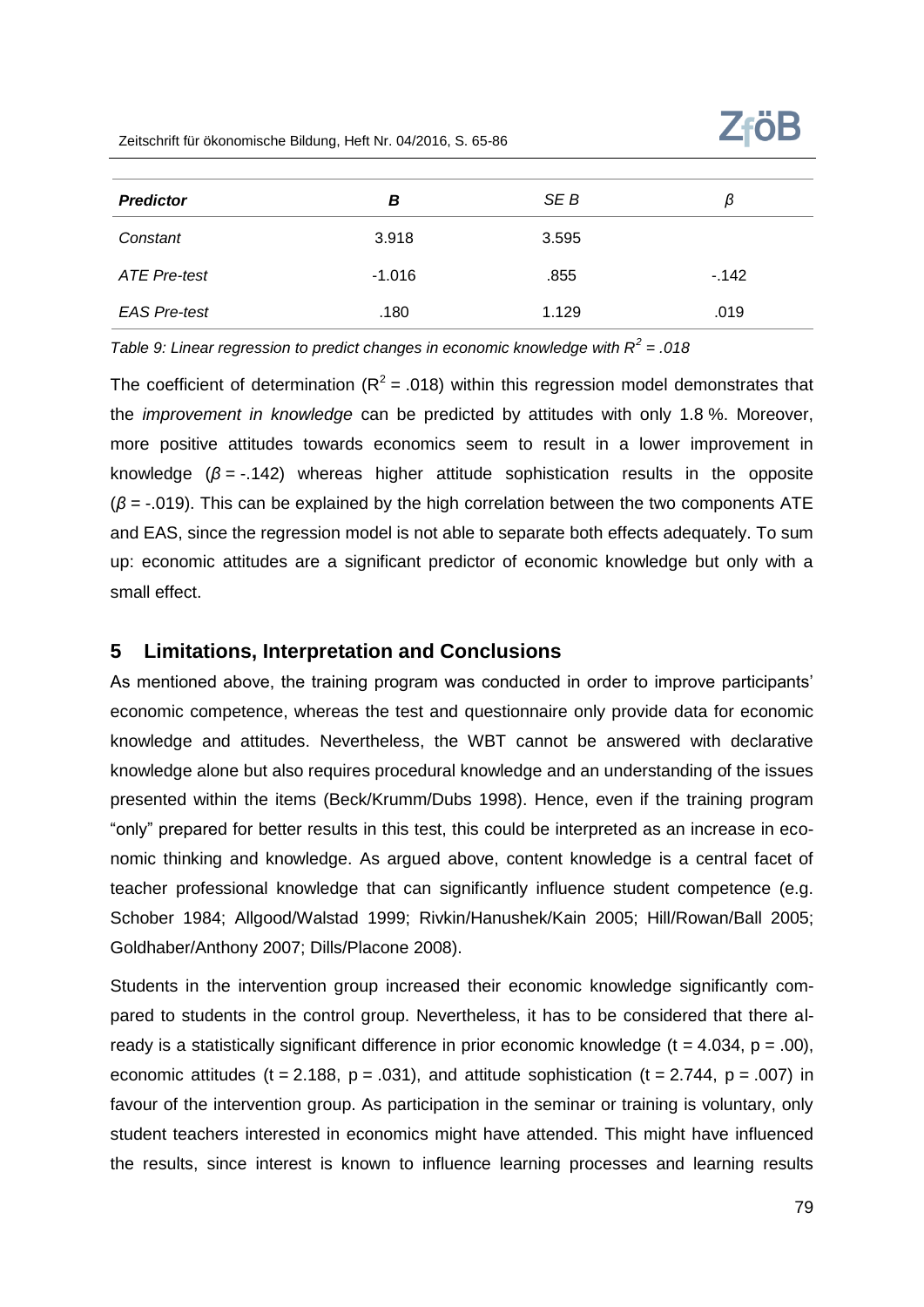(Hodgin 1984; Grimes et al. 1989; Krapp et al. 1993) and vice versa (Soper/Walstad 1980). It has to be noted that the explained variance in each subscale is rather low (about 5 %). One seminar shows promising results but seems to be not enough to substantially enhance economic knowledge.

While the training resulted in an increase in economic knowledge among the participants, no change in ATE or EAS could be identified. This can be explained by the fact that attitudes are components that are relatively stable (Beck 1993). A closer look at the items used within the attitudes questionnaires – especially in the EAS – might further explain this fact: Students were asked to what extent they agree or disagree with the views of economic professionals. Ernste et al. (2009) found out that there is a high discrepancy between the views of economic experts and non-professionals, such as our student teachers. Non-professionals mainly have naïve conceptions or misconceptions that are hard to change. For a change, a deep knowledge base is necessary (Walstad 1979, 1980). The training seminar was able to significantly increase the knowledge base but probably could not provide enough knowledge to change the misconceptions. Generally, a single course in economics might have the power to increase knowledge but not to change attitudes, as changes in attitude are generally difficult to achieve (Beck 1989).

Considering the fact that both groups are studying the subject politics and economics with the intention to teach, it is surprising that – at least before the intervention – the level of their economic knowledge is alarmingly low  $M = 24.52$ , SD = 6.61 (intervention group:  $M = 26.05$ ,  $SD = 6.49$ , control group:  $M = 22.29$ ,  $SD = 6.24$ ) and not much above the level which their future students (young adults in general educational tracks) achieve in similar studies  $(M = 24.9, SD = 6.6; Beck et al. 1998)$ . This might be because students studying politics and economics (at least in Frankfurt) can finish their studies without attending any economics related courses (Siegfried, in press).

In summary, these results clearly emphasise the necessity of learning opportunities in the academic education of prospective teachers in politics and economics.

For future studies, further facets of competence should be included in the measurement. Especially PCK as a necessary facet of teachers' professional knowledge needs to be trained and evaluated. To measure competence instead of just knowledge, different test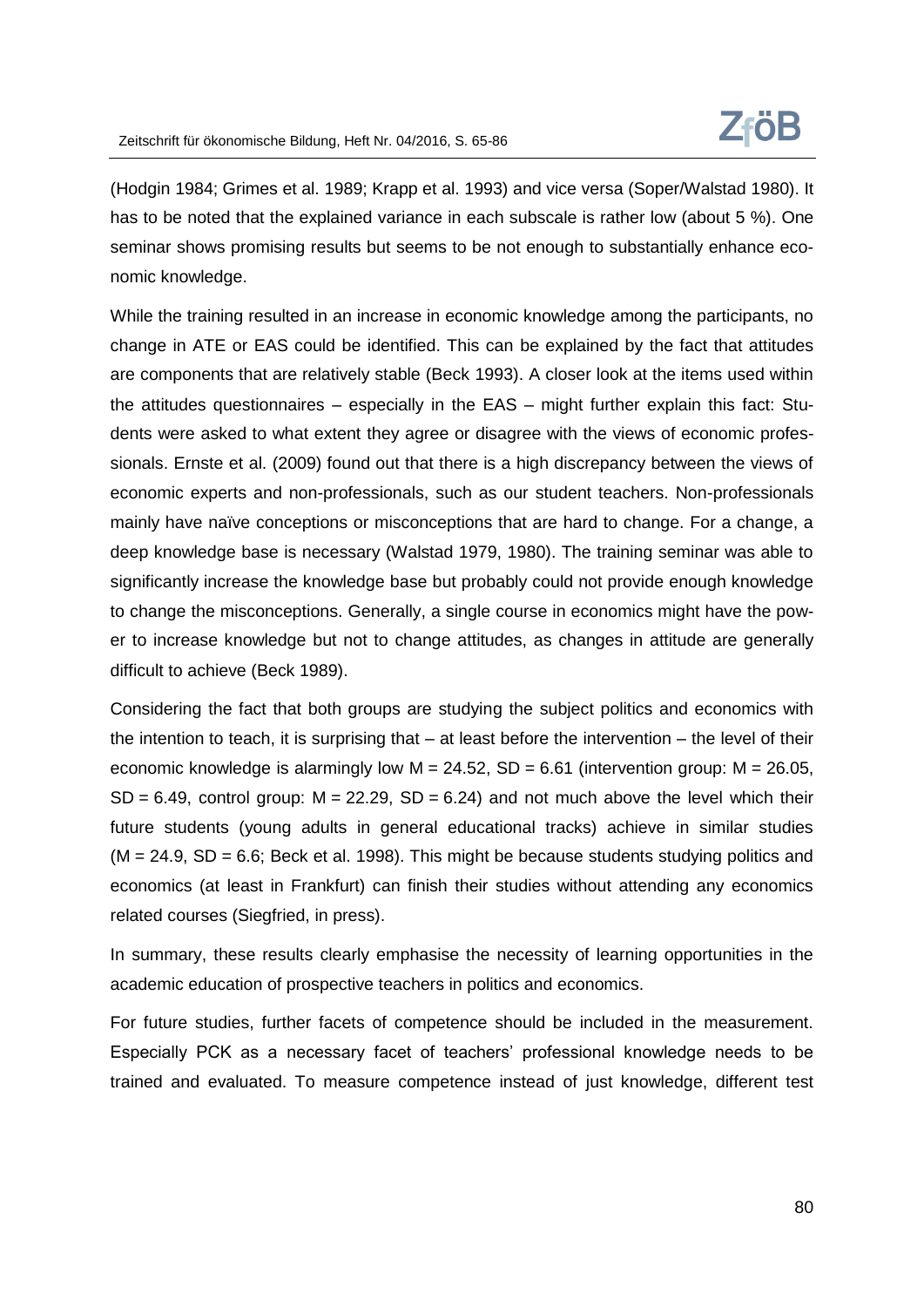modes have to be implemented. Especially two options are conceivable: situational judgement tests (e.g. Bledow/Frese 2009; Kahmann 2015) or simulations, e.g. in the form of realistic computer-based scenarios (e.g. Wirth/Klieme 2003; Wuttke et al. 2015).

# **References**

- Allgood, S./Walstad, W. B. (1999): The longitudinal effects of economic education on teachers and their students. The Journal of Economic Education, 30(2), 99–111.
- Armento, B. J. (1987): Ideas for teaching economics derived from learning theory. Theory into Practice, 26(3), 176–182.
- Ball, D. L./Thames, M. H./Phelps, G. C. (2008): Content knowledge for teaching: What makes it special? Journal of Teacher Education, 59(5), 389–407.
- Baumert, J./Kunter, M. (2006): Stichwort: Professionelle Kompetenz von Lehrkräften. In: Zeitschrift für Erziehungswissenschaft 9, 2006, 4, 469–520.
- Beck, K. (1989): "Ökonomische Bildung" Zur Anatomie eines wirtschaftspädagogischen Begriffs. Available at: http://www.s-hb.de/~klaus.boenkost/pdf-docs/1989-Klaus-Beck-Oekonomische-Bildung.pdf [05.11.14].
- Beck, K. (1993): Dimensionen der ökonomischen Bildung, Messinstrumente und Befunde, Abschlußbericht zum DFG-Projekt: Wirtschaftskundliche Bildung-Test (WBT), Normierung und internationaler Vergleich, Universität Erlangen-Nürnberg.
- Beck, K./Krumm, V./Dubs, R. (1998): Wirtschaftskundlicher Bildungstest (WBT). Göttingen: Hogrefe.
- Beck, K./Wuttke, E. (2005): Ökonomiebezogenes Denken und Handeln Zum Problem des Wissens über die Grundlagen der Wirtschaft und seiner Anwendung. In: Frey, D./ Rosenstiel, L./Graf v. Hoyos, C. (Eds.): Wirtschaftspsychologie, Weinheim: Beltz, 279– 283.
- Becker, W. E. (2000): Teaching economics in the 21st century. The Journal of Economic Perspectives, 14(1), 109–119.
- Beinke, L. (2004): Ökonomische Bildung ist Allgemeinbildung. Erziehungswissenschaft und Beruf, 2, 175–182.
- Bledow, R./Frese, M. (2009): A situational judgment test of personal initiative and its relationship to performance, Personnel Psychology, 8, 229–258.
- Blömeke, S./Kaiser, G./Lehmann, R. (2008): Professionelle Kompetenz angehender Lehrerinnen und Lehrer. Wissen, Überzeugungen und Lerngelegenheiten deutscher Mathematikstudierender und -referendare, Erste Ergebnisse zur Wirksamkeit der Lehrerausbildung, Münster: Waxmann.
- Bloom, B. S. (1956):Taxonomy of educational objectives: The classification of educational goals, Handbook I: Cognitive Domain (16. ed.), New York: David McKay.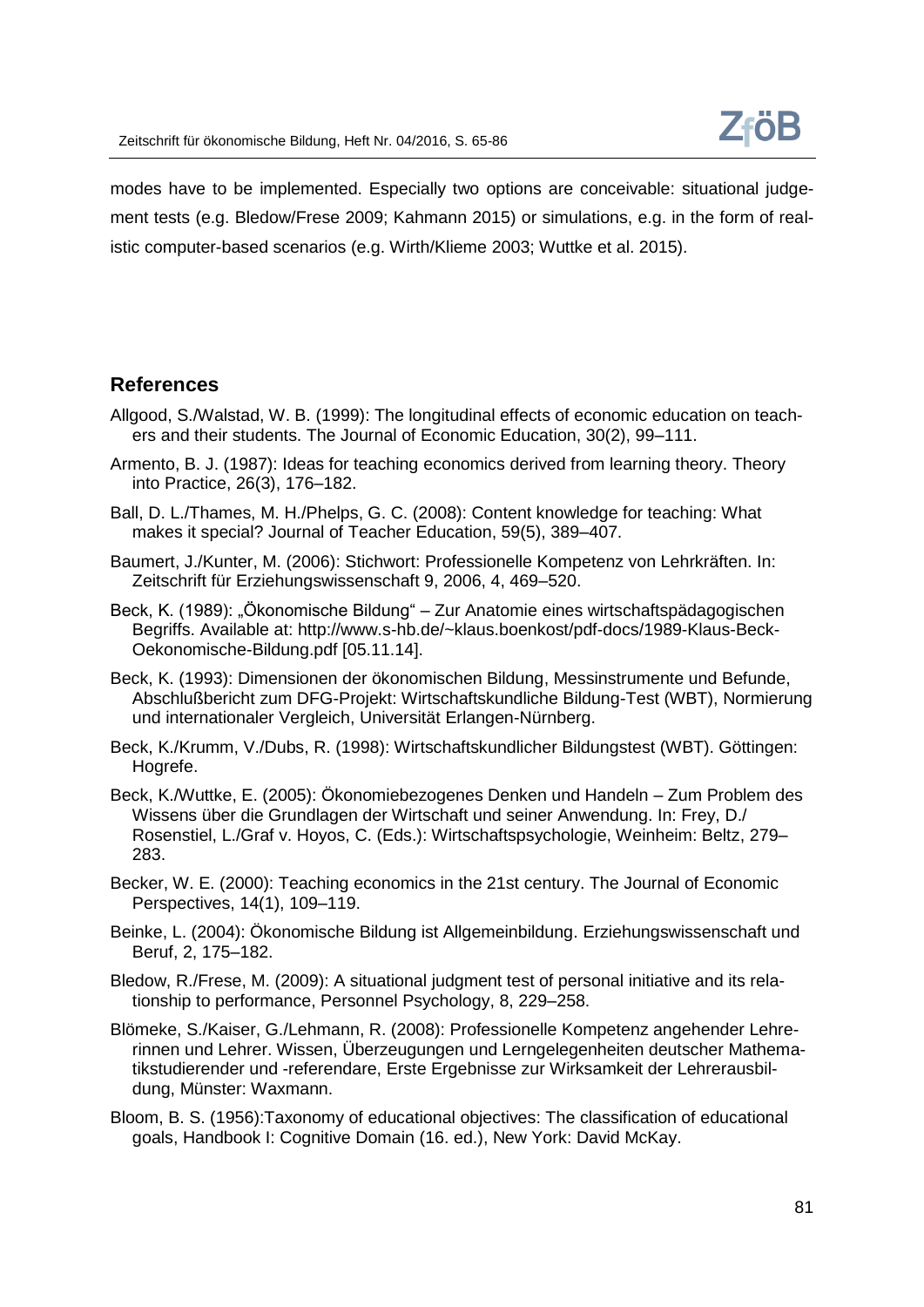- Bouley, F./Wuttke, E./Berger, S./Fritsch, S./Seifried, J./Schnick-Vollmer, K./Schmitz, B. (2015): Zum Einfluss von universitären und schulischen Lerngelegenheiten auf das Fachwissen und fachdidaktische Wissen von Studierenden der Wirtschaftspädagogik, Zeitschrift für Pädagogik, 61. Beiheft, 100–115.
- Bromme, R. (2001): Teacher expertise. In: Smelser, N. J./Baltes, P. B./Weinert, F. E. (Eds.): International encyclopedia of the behavioral sciences. Education, 15459–15465. London: Pergamon.
- Brückner, S./Förster, M./Zlatkin-Troitschanskaia, O./Happ, R./Walstad, W. B./Yamaoka, M./ Asano, T. (2015): Gender effects in assessment of economic knowledge and understanding: Differences among undergraduate business and economics students in Germany, Japan, and the United States. Peabody Journal of Education, 90 (4).
- Buckles, S. (1987): What is, and isn't, economic education. Theory into Practice, 26(3), 163– 169.
- Bühl, A. (2006): SPSS 14. Einführung in die moderne Datenanalyse. 10., überarb. und erw. Aufl., München: Pearson Studium.
- Campbell, J./Kyriakides, L./Muijs, D./Robinson, W. (2004): Assessing teacher effectiveness. Developing a differentiated model, London: RoutledgeFalmer.
- Chomsky, N. (1965): Aspects of the theory of syntax, Cambridge (MA): MIT press.
- Cochran-Smith, M. (2005): Studying teacher education: what we know and need to know. Journal of Teacher Education 56(4), 301–306.
- Dawson, G. G. (1977): Research in economic education at the pre-college level. In: Wentworth, D. R./Hansen, W. L./Hawke, S. H. (Eds.): Perspectives on Economic Education, New York: Joint Council on Economic Education.
- Dills, A. K./Placone, D. (2008): Teacher characteristics and student learning. Journal of Economics and Economic Education Research, 9(3), 15–28.
- Dubs, R. (2011): Die Bedeutung der wirtschaftlichen Bildung in der Demokratie. In: Ludwig, L./Lukas, H./Hamburger, F./Aufenanger, S. (Eds.): Bildung in der Demokratie II., Tendenzen – Diskurse – Praktiken, 191–206, Opladen: Budrich.
- Enste, D./Haferkamp, A./Fetchenhauer, D. (2009): Unterschiede im Denken zwischen Ökonomen und Laien – Erklärungsansätze zur Verbesserung der wirtschaftspolitischen Beratung. In: Perspektiven der Wirtschaftspolitik 10(1), 60–78.
- Fritsch, S./Berger, S./Seifried, J./Bouley, F./Wuttke, E./Schnick-Vollmer, K./Schmitz, B. (2015): The impact of university teacher training on prospective teachers' CK and PCK: A comparison between Austria and Germany. In: Zlatkin-Troitschanskaia, O./Shavelson, R. (Eds.): Special Issue on Assessment of Domain-specific Professional Competencies. Empirical Research in Vocational Education and Training (ERVET), 7(4). doi: 10.1186/s40461-015-0014-8. Available at: http://www.ervet-journal.com/content/7/1/4
- Goldhaber, D. D./Anthony, E. (2007): Can teacher quality be effectively assessed? National Board Certification as a signal of effective teaching. The Review of Economics and Statistics, February 2007, 89(1), 134–150.
- Grimes, P. W./Krehbiel, T. L./Nielsen, J. E./Niss, J. F. (1989): The effectiveness of economics USA on learning and attitudes. The Journal of Economic Education, 20(2), 139–152.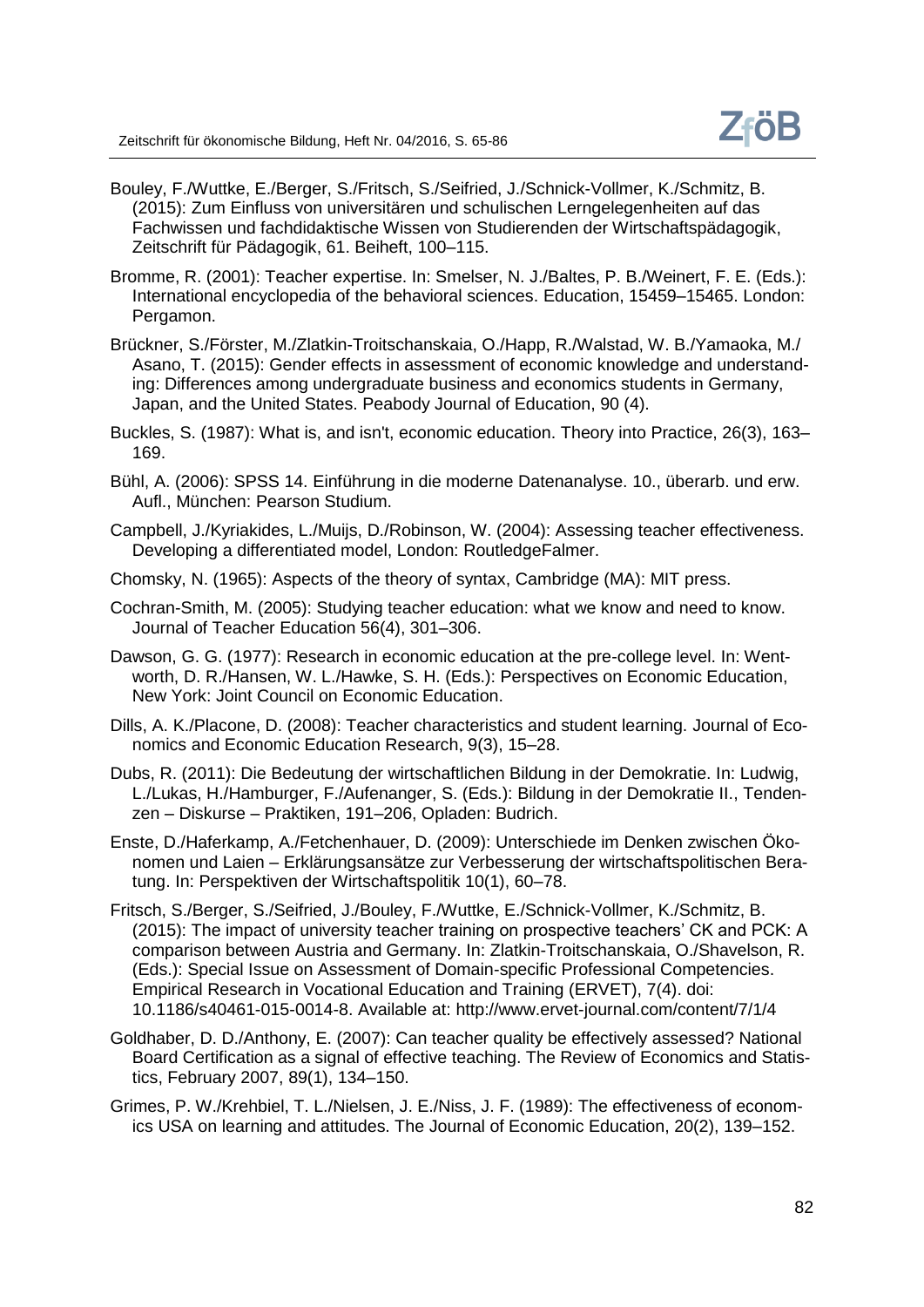- Halim, L./Meerah, M. S. (2002): Science trainee teachers' pedagogical content knowledge and its influence on physics teaching. Research in Science & Technological Education, 20(2), 215–225.
- Hattie, J. (2009): Visible learning. A synthesis of meta-analyses relating to achievement, London: Routledge.
- Hodgin, R. F. (1984): Information theory and attitude formation in economic education. The Journal of Economic Education, 7(1), 191–196.
- Hoidn, S./Kaminski, H. (2006): Ökonomische Bildung in den USA. Trends in Bildung international. Available at: http://www.pedocs.de/volltexte/2012/5082/pdf/tibi\_2006\_12\_ Hoidn\_Kaminski\_Oekonomische\_Bildung\_D\_A.pdf [15.11.14]
- Hill, H. C./Ball, D. L./Schilling, S. G. (2008): Unpacking pedagogical content knowledge: Conceptualizing and measuring teachers' topic specific knowledge of students, Journal for Research in Mathematics Education, 39(4), 372–400.
- Hill, H. C./Rowan, B./Ball, D. L. (2005): Effects of teachers' mathematical knowledge for teaching on student achievement. American Educational Research Journal, 42(2), 371– 406.
- Johnston, C./Olekalns, N. (2002): Enriching the learning experience: A CALM approach. Studies in Higher Education, 27(1), 103–119.
- Kahmann, J. (2015): Entwicklung und Validierung eines Situational Judgement Tests (SJT) zur Erfassung sozialer Kompetenzen von Studienplatzbewerbern und -interessenten in der Human und Zahnmedizin, Heidelberg: Univ. Diss.
- Kaminski, H. (2001): Ökonomische Bildung und Gymnasium, Ziel-Inhaltskonzepte, fachdidaktische Herausforderungen [Electronic version]. SEMINAR. Lehrerbildung und Schule, 4, 75–96.
- Kaminski, H./Eggert, K. (2008): Konzeption für die ökonomische Bildung als Allgemeinbildung von der Primarstufe bis zur Sekundarstufe II, Berlin: Bundesverband deutscher Banken.
- Kleickmann, T./Richter, D./Kunter, M./Elsner, J./Besser, M./Krauss, S./Baumert, J. (2013): Teachers' content knowledge and pedagogical content knowledge: The role of structural differences in teacher education. Journal of Teacher Education 64(1), 90–106.
- Krapp, A./Schiefele, U./Schreyer, I. (1993): Metaanalyse des Zusammenhangs von Interesse und schulischer Leistung [Elektronische Version]. Zeitschrift für Entwicklungspsychologie und Pädagogische Psychologie, 2, 120–148.
- Krauss, S./Brunner, M./Kunter, M./Baumert, J./Blum, W./Neubrand, M./Jordan, A. (2008): Pedagogical content knowledge and content knowledge of secondary mathematics teachers. Journal of Educational Psychology, 100(3), 716–725.
- Kuhn, C./Happ, R./Zlatkin-Troitschanskaia, O./Beck, K./Förster, M./Preuße, D. (2014). Kompetenzentwicklung angehender Lehrkräfte im kaufmännisch-verwaltenden Bereich – Erfassung und Zusammenhänge von Fachwissen und fachdidaktischem Wissen, Zeitschrift für Erziehungswissenschaft, 17(1), 149–167.
- Kunter, M./Baumert, J./Blum, W./Klusmann, U./Krauss, S./Neubrand, M. (Eds.) (2013): Cognitive activation in the mathematics classroom and professional competence of teachers. Results from the COACTIV project, vol. 8, New York: Springer.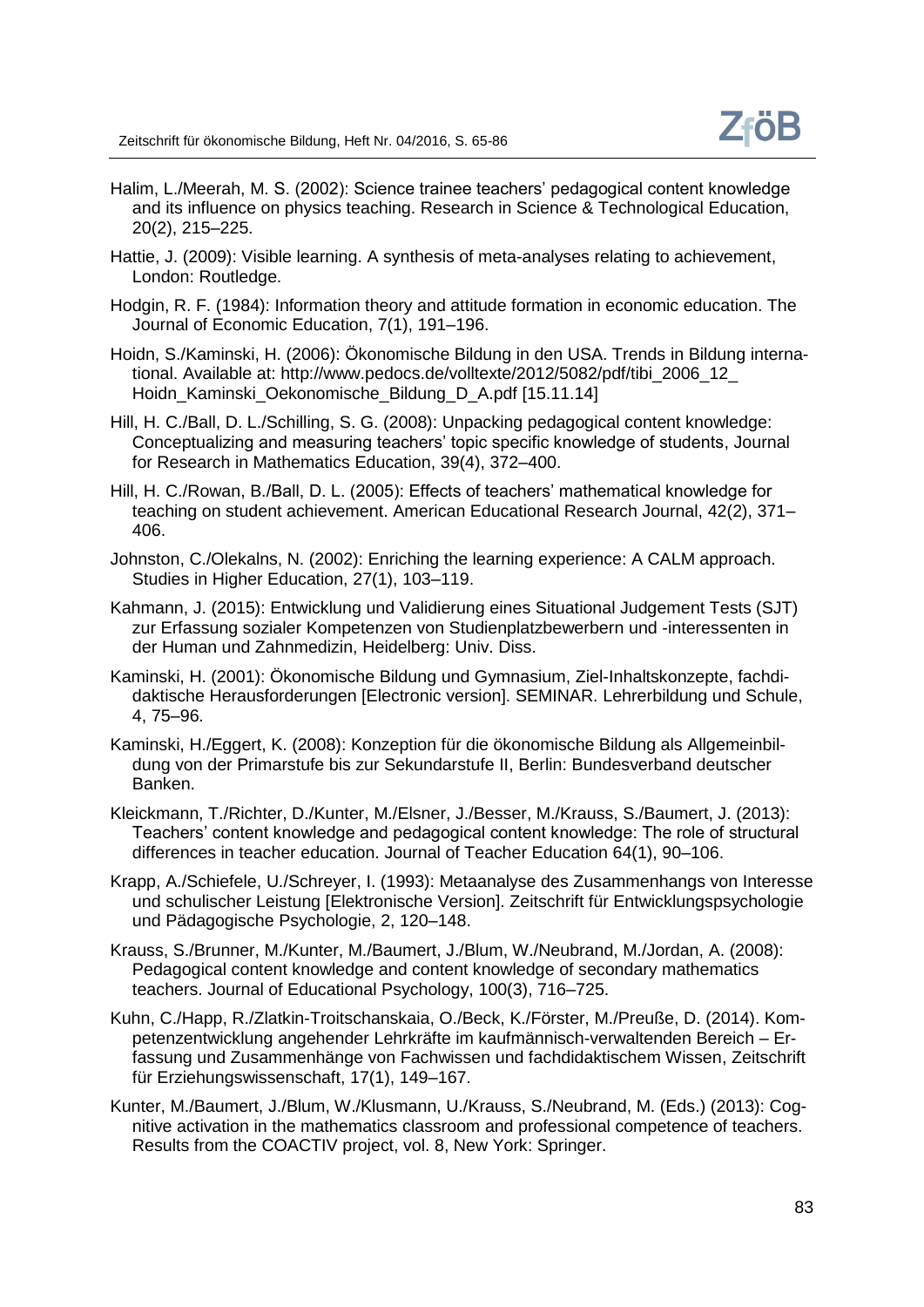- Laney, J. D. (1988): Can economic concepts be learned and remembered: A comparison of elementary students. Journal of Educational Research; Nov 1, 1988; 82, 2; 99–105.
- Lipowsky, F./Rakoczy, K./Pauli, C./Drollinger-Vetter, B./Klieme, E./Reusser, K. (2009): Quality of geometry instruction and its short-term impact on students' understanding of the Pythagorean Theorem, Learning and Instruction, 19(6), 527–537.
- Lüdecke-Plümer, S./Sczesny, Ch. (1998): Ökonomische Bildung im internationalen Vergleich. Schweizerische Zeitschrift für Kaufmännisches Bildungswesen.
- Marlin, J. W. (1991): State-mandated economic education, teacher attitudes, and student learning. The Journal of Economic Education; Spring 1991; 22, 1; 5–14.
- Marzano, R. (2000): A new era of school reform: Going where the research takes us, Aurora, Co.: Midcontinent Research for Education and Learning.
- McKenzie, R. B. (1970): The economic literacy of elementary-school pupils. The Elementary School Journal, 71 (1) (October 1970).
- Müller, K./Fürstenau, B./Witt, R. (2007): Ökonomische Kompetenz sächsischer Mittelschüler und Gymnasiasten, Zeitschrift für Berufs- und Wirtschaftspädagogik, 103 (10), 227–247.
- Neuweg, H. G. (2010): Grundlagen und Dimensionen der Lehrerkompetenz. In: Nickolaus, R./Pätzold, G./Reinisch, H./Tramm, T. (Eds.). Handbuch der Berufs- und Wirtschaftspädagogik, Bad Heilbrunn: Klinkhardt, 26–31.
- Neuweg, G. (2014): Das Wissen der Wissensvermittler. Problemstellungen, Befunde und Perspektiven der Forschung zum Lehrerwissen. In: Terhart, E./Bennewitz, H./Rothland, M. (Eds.): Handbuch der Forschung zum Lehrerberuf, Münster: Waxmann, 451–477.
- Paden, D. W./Moyer, M. E. (1977): Some evidence on the appropriate length of the principles course, Journal of Economic Education, 2(2), 131–137.
- Ramsett, D. E./Johnson, J. D./Adams, C. (1973): Some evidence on the value of instructors in teaching economic principles, Journal of Economic Education, 5(1), 57–62.
- Reinisch, H. (2009): "Lehrerprofessionalität" als theoretischer Term: Eine begriffssystematische Analyse. In: Zlatkin-Troitschanskaia, O./ Beck, K./Sembill, D./Nickolaus, R./Mulder, R. (Eds.): Lehrprofessionalität: Bedingungen, Genese, Wirkungen und ihre Messung, Weinheim/Basel: Beltz, 33–43.
- Retzmann, T./Bank, V. (2013): Fachkompetenz von Wirtschaftslehrerinnen und -lehrern. Untersuchungen zur Entwicklung eines bedarfsdiagnostischen Instruments. ZföB-Zeitschrift für ökonomische Bildung, 1, 6–26.
- Retzmann, T./Seeber, G./Remmele, B./Jongebloed, H. C. (2012): Bildungsstandards der ökonomischen Allgemeinbildung. Kompetenzmodell – Aufgaben – Handlungsempfehlung, Wochenschauverlag: Schwalbach/Ts.
- Rivkin, S./Hanushek, E. A./Kain, J. F. (2005): Teachers, schools, and academic achievement, Econometria 73, H.2, 471–458.
- Rost, D. (2005): Interpretation und Bewertung pädagogisch-psychologischer Studien, Weinheim: Beltz Verlag.
- Salemi, M. K. (2005): International review of economics education, 4(2), 46–57.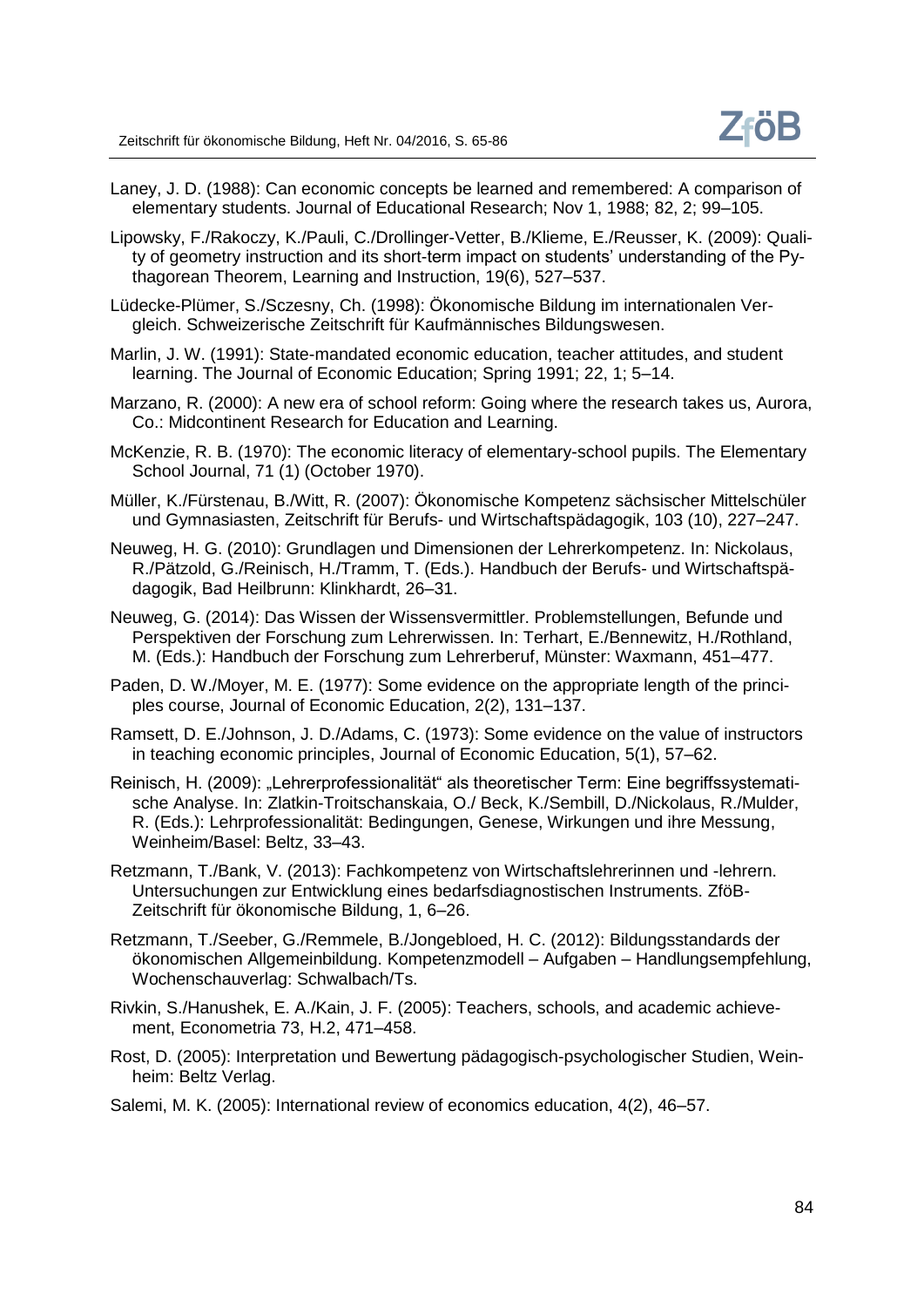- Schmelzing, S./van Driel, J. H./Jüttner, M./Brandenbusch, S./Sandman, A./Neuhaus, B. J. (2013): Development, evaluation and validation of a paper-and-pencil test for measuring two components of biology teachers' pedagogical content knowledge concerning the "Cardiovascular system", International Journal of Science Mathematics Education, 11(6), 1369–1390.
- Schober, H. M. (1984): The effects of inservice training on participating teachers and students in their economics classes, The Journal of Economic Education, 15(4), 282–295.
- Schumann, S./Eberle, F. (2014): Ökonomische Kompetenzen von Lernenden am Ende der Sekundarstufe II, Zeitschrift für Erziehungswissenschaft, 17(1), 103–126.
- Sedlmeier, P./Renkewitz, F. (2008): Forschungsmethoden und Statistik in der Psychologie, München: Pearson Studium.
- Shulman, L. S. (1986): Those who understand: Knowledge growth in teaching, Educational Researcher, 15(2), 4–14.
- Siegfried, C. (in press): The necessity for well-founded teacher education in economics findings from curriculum analyses. In: Wuttke, E./Seifried, J./Schumann, S. (Eds.): Economic Competence and Financial Literacy of Young Adults: Status and Challenges.
- Soper, J./Walstad, W. B. (1983): On measuring economic attitudes. The Journal of Economic Education, 14(4), 4–17.
- Soper, J.C./Walstad, W.B. (1987): Test of economic literacy. Second edition. Examiner's manual, New York: Joint Council on Economic Education.
- Soper, J./Walstad, W. B. (1988): A report card on the economic literacy of U.S. high school students. The American Economic Review, Papers and Proceedings of the One-Hundredth Annual Meeting of the American Economic Association, 78(2), 251–256.
- Thanheißer, E. (2009): Preservice elementary school teachers' onceptions of multidigit whole numbers, Journal for Research in Mathematics Education, 40(3), 251–281.
- Tenfelde, W./Schlömer, T. (2012): Ökonomische Bildung. In May, H./Wiepke, C. (Eds.): Lexikon der ökonomischen Bildung, 8, 440–443. München: Oldenbourger Verlag.
- Von der Aa, K. (1924): Wirtschaftliche Bildung. Deutsche Handelsschule-Warte, 4, 145–149.
- Walstad, W. (1979): Effectiveness of a USMES in-service economic education program for elementary school teachers. Journal of Economic Education, 11(1), 1–12.
- Walstad, W. (1980): The impact of "Trade-offs" and teacher training on economic understanding and attitudes. The Journal of Economic Education, 12(1), 41–48.
- Walstad, W. B./Rebeck, K. (2001): Assessing the economic understanding of US high school students, The American Economic Review, 91(2), 452–457.
- Weaver, A. M./Deaton, W. L./Reach, S. A. (1987): The effect of economic education summer institutes for teachers on the achievement of their students, The Journal of Educational Research, 80(5), 296–299.
- Weinert, F. (2001): Concept of competence: a conceptual clarification. In: Rychen, D. S./ Salganik, L. (Eds.): Defining and Selecting Key Competencies, Seattle: Hogrefe and Huber, 45–66.
- Wirth, J./Klieme, E. (2003): Computer-based assessment of problem solving competence, Assessment in Education: Principles, Policy & Practice, 10(3).